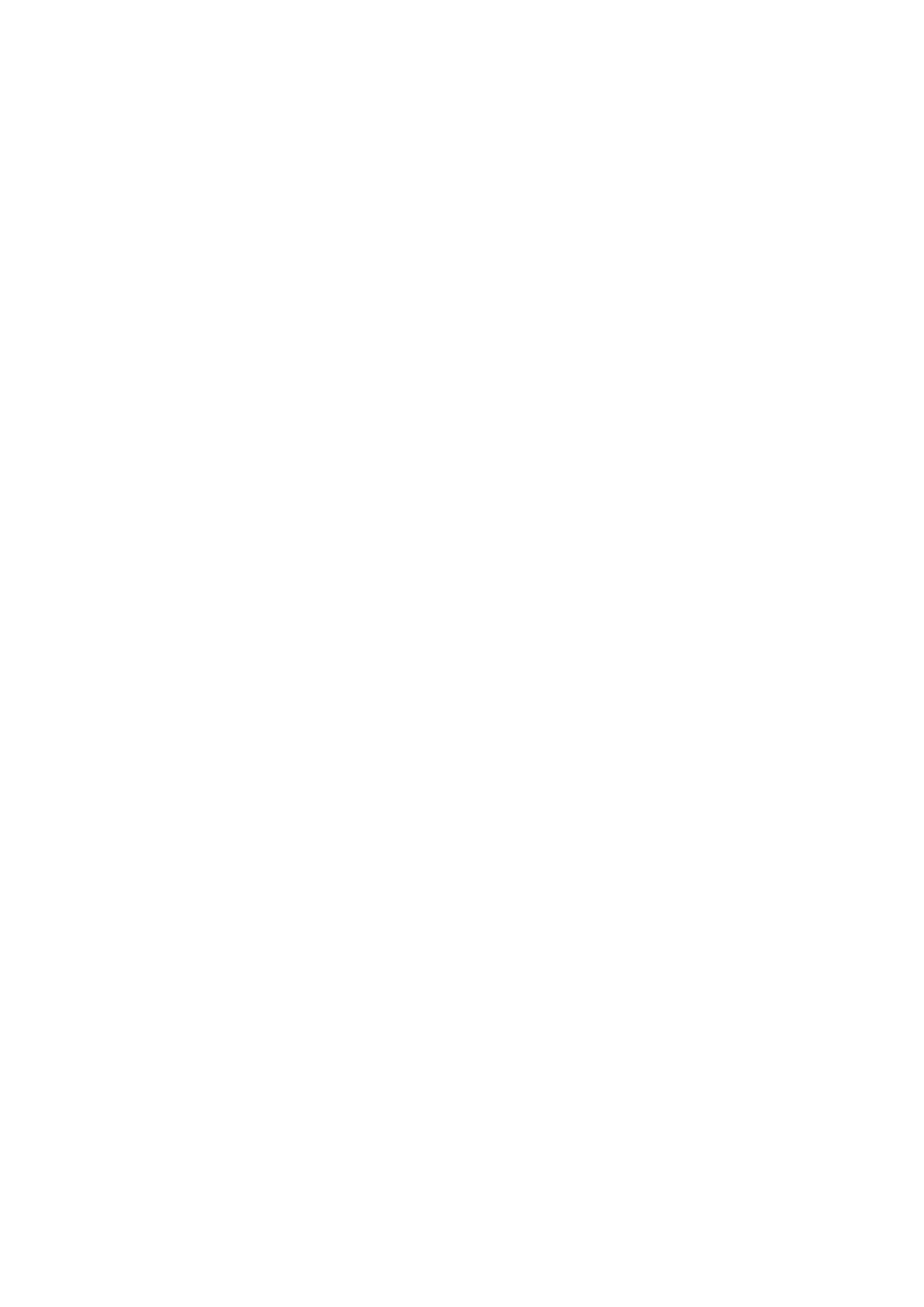# **Food Preparation Skills**

# **Skill 1: Weighing and measuring**

The ability to weigh and measure accurately is vital when developing food preparation skills. It is the starting point in any practical; therefore, developing this skill requires attention to detail and precision.

# **Weight and Volume**

Measurements for **solids** are based on **weight.** Solids are also known as 'dry ingredients' and include flour, rice and oats.

Measurements for **liquids** are based on **volume**. Liquids include water, fruit juice, milk and stock.

## **Metric and Imperial**

Some recipes use metric whilst others use imperial. You should aim to work in metric *rather than imperial.* This should be considered when researching recipes and whilst writing your plan for the practical assessment in component 2.

| Metric      | Imperial      |
|-------------|---------------|
| Grams       | <b>Ounces</b> |
| Kilograms   | Pounds        |
| Millilitres | Fluid ounces  |
| Litres      | Pints         |

When recipes use imperial, conversion tables can be used to convert to metric. It is vital that this is done correctly; otherwise there will be significant errors which could potentially destroy your final product. Conversion tables have been devised in weight (table 1.1) and volume (table 1.2) for your use if required.

Converting a recipe from imperial to metric

Table 1.1 Conversion tables for weight (dry ingredients)

| Ounces          | Grams            | Ounces                   | Grams            |
|-----------------|------------------|--------------------------|------------------|
| 1 oz.           | 25g              | 9 oz.                    | 255g             |
| 2 oz.           | 55g              | 10 oz.                   | 285g             |
| 3 oz.           | 85g              | 11 oz.                   | 310g             |
| 4 oz.           | 115g             | 12 oz.                   | 340 <sub>g</sub> |
| 5 oz.           | 140 <sub>g</sub> | 13 oz.                   | 370g             |
| 6 oz.           | 170 <sub>g</sub> | 14 oz.                   | 395g             |
| $7 \text{ oz.}$ | 200 <sub>g</sub> | 15 oz.                   | 425g             |
| 8 oz.           | 225g             | 16 oz. $(1 \text{ lb.})$ | 450 <sub>g</sub> |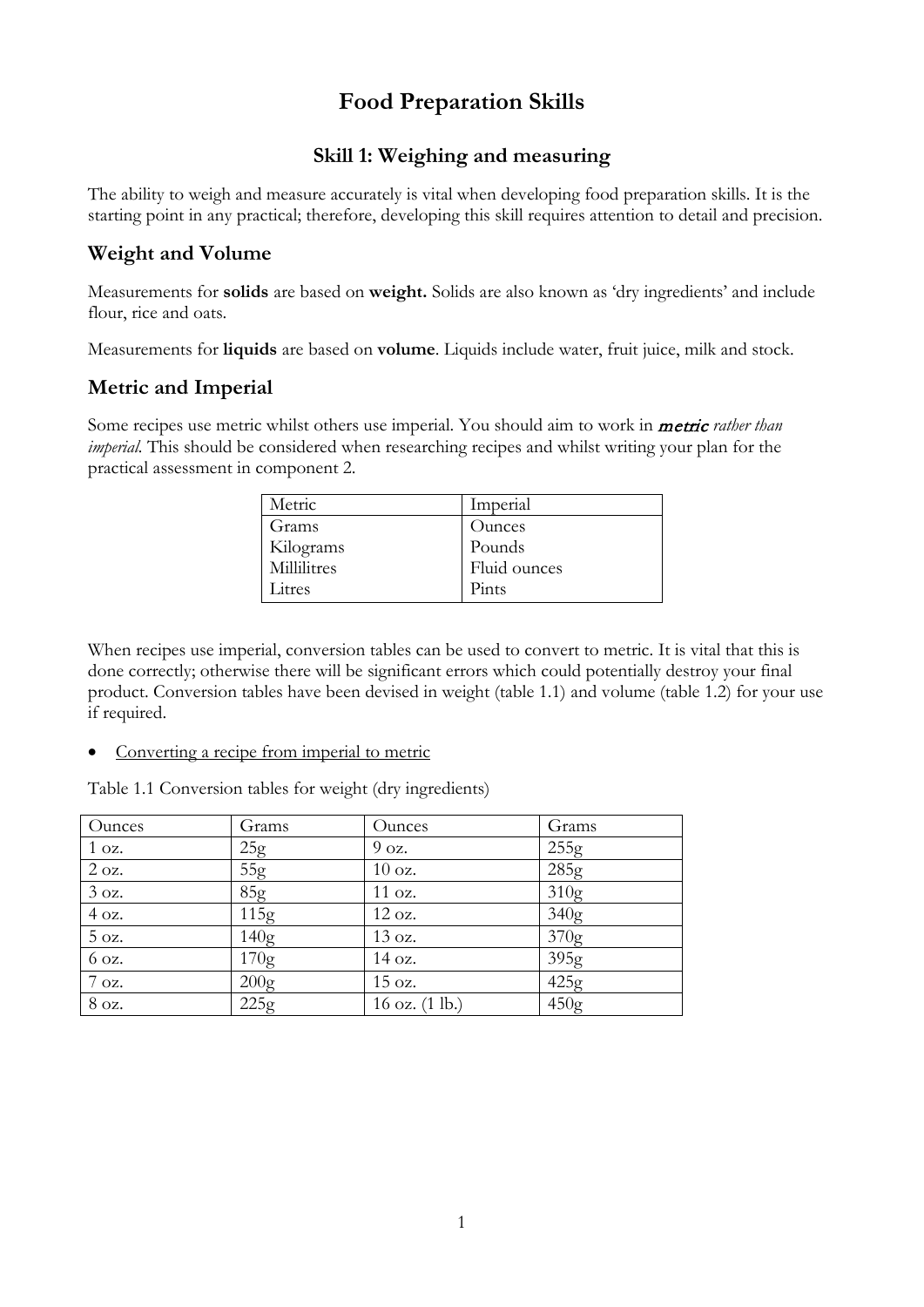| Fluid Ounces/                 | Millilitres/ | Fluid Ounces/ Pints           | Millilitres/Litres |
|-------------------------------|--------------|-------------------------------|--------------------|
| pints                         | Litres       |                               |                    |
| $1$ fl oz.                    | 30ml         | 11 fl $oz$ .                  | 310ml              |
| $2 \text{ fl oz.}$            | 55ml         | $12 \text{ fl oz.}$           | 340 ml             |
| $3 \text{ fl oz.}$            | 85ml         | $13 \text{ fl oz.}$           | $370$ ml           |
| 4 fl oz.                      | 115ml        | $14 \text{ fl oz.}$           | $400$ ml           |
| 5 fl oz./ $\frac{1}{4}$ pint  | 140ml        | 15 fl oz./ $\frac{3}{4}$ pint | 425 ml             |
| $6 \text{ fl oz.}$            | 170ml        | 16 fl oz.                     | 455 ml             |
| $7$ fl oz.                    | $200$ ml     | $17 \text{ fl oz.}$           | 485 ml             |
| $8 \text{ fl oz.}$            | 230ml        | $18 \text{ fl oz.}$           | $510$ ml           |
| $9$ fl oz.                    | $255$ ml     | $1$ pint                      | 570 ml             |
| 10 fl oz./ $\frac{1}{2}$ pint | 285 ml       | $1\frac{3}{4}$ pint           | 1 litre            |

Table 1.2 Conversion tables for volume (liquids)

# **Equipment**

A range of equipment can be used when weighing and measuring:

#### Kitchen scales:

Traditional kitchen scales will feature a large clock with a dial. In order to be accurate when using this type of scale, consider the following points:

- Set to Zero: When the bowl has been placed on the top of the scale, the dial should be manually moved to zero.
- **Eye Level:** When the ingredients are placed in the bowl, the dial will move and the weight is recorded by looking at eye-level.

Digital/ electronic scales are becoming ever more popular. There are many advantages to this type of scale including a high degree of accuracy however, the following points should also be considered:

- Set to Zero: The bowl being used to weigh the ingredients should be placed on the scale before it has been turned on and any ingredients added.
- **Batteries:** Ensure the product is checked for power being using and replace batteries regularly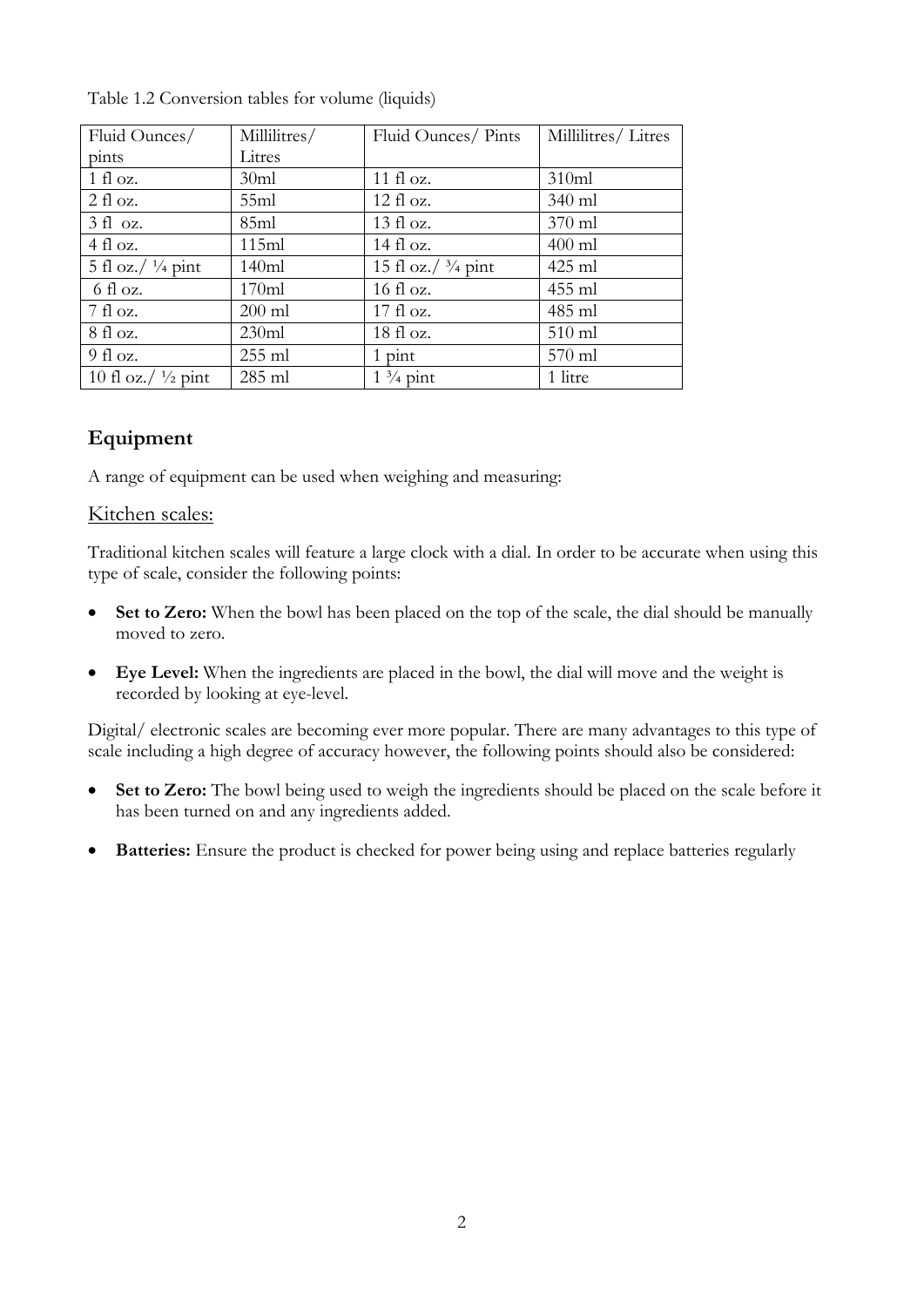## Measuring jug:

Used to measure liquids but some measuring jugs can also be used to measure dry quantities.

Points to consider:

- **CLEAN AND DRY:** ensure jugs are washed thoroughly between uses and dried. Bacteria thrive in moist conditions.
- **OBSERVE:** read and examine the marks on the jug. Be sure you have clearly found the mark you are aiming to reach before you begin.
- **FLAT SURFACE:** avoid holding the jug when measuring as this will lead to inaccuracies. Place the jug on a flat surface and look at eye level when pouring the liquid.

#### Measuring Spoons

Recipes often include measurements in teaspoons (tsp.), dessertspoons (dsp.) and tablespoons (tbsp.)

Points to consider:

- It can be difficult to get this accurate if you are unsure of heaped spoons and level spoons. A heaped spoon of sugar may cause little variation in the end result however a heaped spoon of baking soda may leave a soapy taste in the final product.
- Use a levelled measuring spoon: If in doubt use a measuring spoon levelled at the top to ensure accuracy.



[\(www.foodpyramid.com](http://www.foodpyramid.com/) date accessed 7.11.16)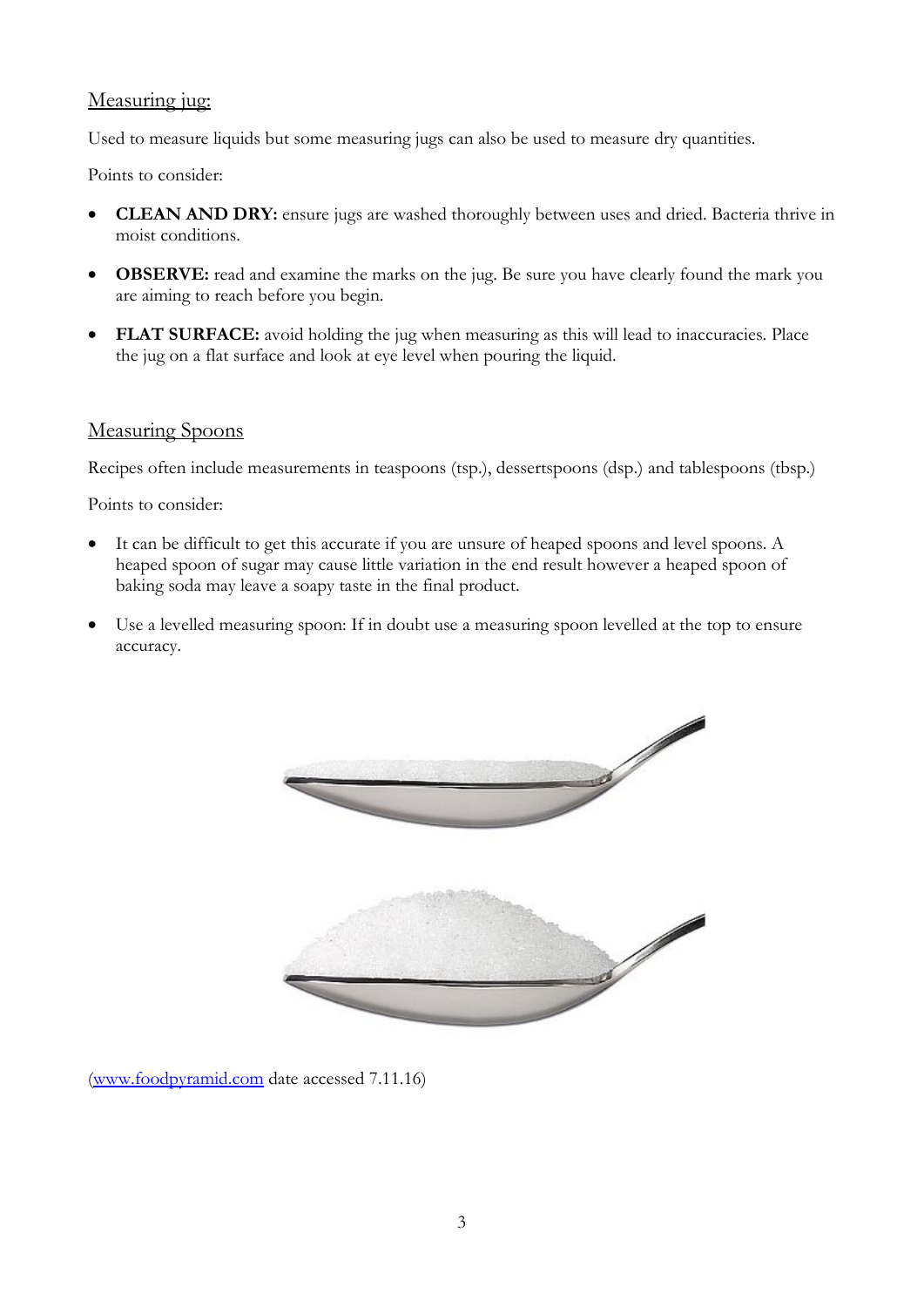# **Common problems when weighing and measuring**

| Action                                                         | Problem                                                                                                          | Fix                                                                                                                                                                                         |
|----------------------------------------------------------------|------------------------------------------------------------------------------------------------------------------|---------------------------------------------------------------------------------------------------------------------------------------------------------------------------------------------|
| Measuring volume and<br>liquid in a measuring jug              | Inaccurate measurements                                                                                          | Use measuring jug for liquid<br>and kitchen scales for solid<br>ingredients such as flour                                                                                                   |
| Estimates of oil, salt and<br>sugar                            | Incorrect taste and<br>consistency<br>Higher calorie intake                                                      | Ensure measuring spoons are<br>levelled                                                                                                                                                     |
| Altering (doubling or<br>halving) the recipe of baked<br>goods | Incorrect taste and appearance<br>of final product<br>Cooking time is altered                                    | Avoid halving a recipe when<br>baking<br>Alternatively you can cook it<br>and when cooled, store in an<br>airtight container or freeze<br>If doubling a recipe, make one<br>batch at a time |
| Too much flour                                                 | Incorrect texture<br>Depending on the product,<br>the end result can be thick,<br>dry, rubbery or tough          | Lightly add a spoon at a time<br>into the measuring scale or<br>cup.<br>Always set the scales at zero<br>and look at eye level                                                              |
| Different sized portions                                       | Uneven cooking time<br>Some of the larger portions<br>are undercooked while the<br>smaller will potentially burn | Follow the recipe and ensure<br>you are not over generous or<br>light handed                                                                                                                |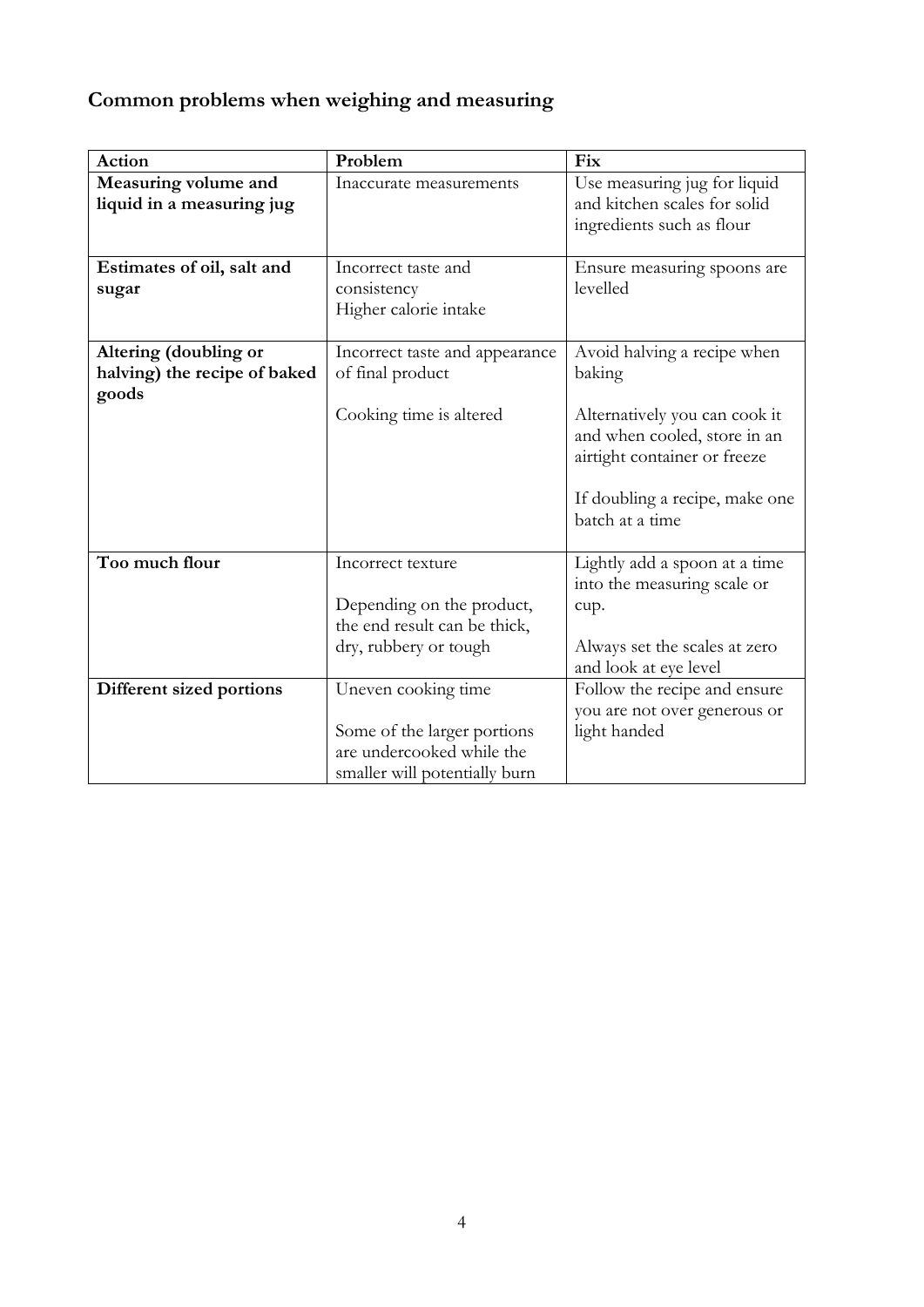# **Skill 2: Knife skills for meat, fish and alternatives**

# **Knives**

A range of knives are needed in the kitchen for preparing different ingredients. The main knives used when preparing meat, fish and alternatives are:

Filleting knife: used to fillet fish due to its narrow and flexible properties making it easy to remove the skin.

Carving knife: has a thin, long blade used to carve cooked meat (hot or cold).

Cooks knife: is a large knife with a thick blade used for carrying out a range of cutting duties such as chopping, dicing and slicing.

# **Health and Safety**

When preparing ingredients, it is vital to remember the importance of health and safety.

Points to consider when handling any knife or sharp utensil in the kitchen:

- **SHARPEN:** knives should be sharpened carefully by someone who has received training on such activity.
- **CLEAN**: ensure all utensils have been washed in hot soapy water and have been dried after use. If in doubt about the cleanliness of a knife that has been used to prepare raw meat, clean and dry it again.
- **STORE CORRECTLY:** often knives are stored in a wooden block. They can be stored in a drawer that has been clearly labelled to avoid accidents. Store knives in an organised manner.
- **CHOOSE CORRECTLY:** always use the correct knife for the food you are preparing to avoid accidents
- **CARRY DOWNWARDS:** carry your knife by the handle in a downwards position to avoid injury in the kitchen
- **WARN:** communicate to others if a knife has been left in a place that could cause potential injury.

# **Cross-contamination**

Is a term that describes the contamination of one food product by another. It can happen as a result of unsafe food practices and food handling. The equipment being used in a kitchen can be one of the main causes of cross contamination. Knives must be kept clean and dry. The correct colour of chopping board must be used when preparing all food. When practicing this skill, use a red board to prepare raw meat and chicken and a yellow board to prepare cooked meat.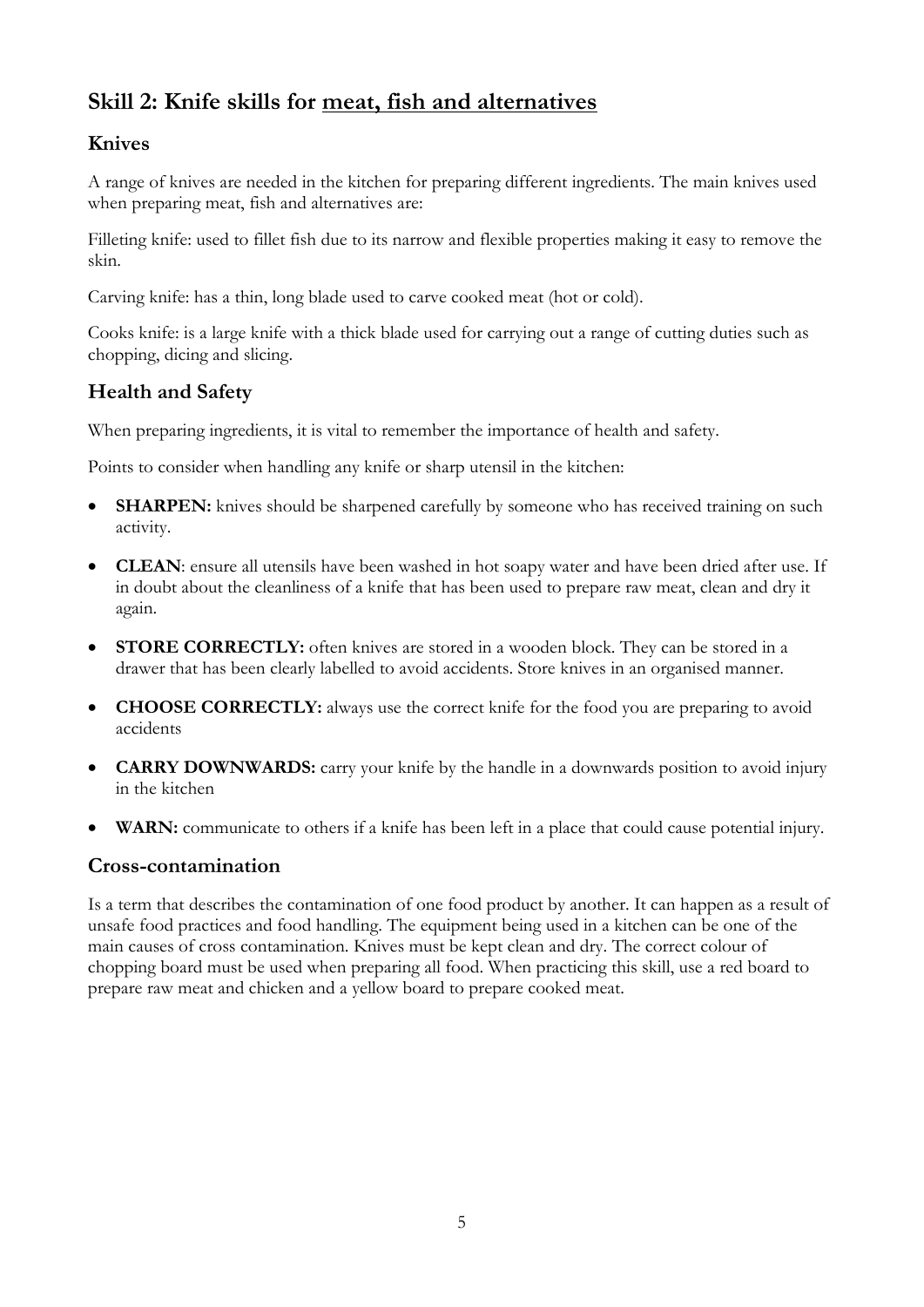# **Demonstrating knife skills in the preparation of chicken**

Chicken comes in a variety of forms including fillets, wings, drumsticks and thighs. All chickens begin in whole form and can be cut into portions. Buying a chicken in whole form can be relatively less expensive that buying specific portions.

#### Portioning a chicken:

There are many cooking resources that can be used to demonstrate this skill in class. You may want to use this as a step-by-step tutorial during your cookery session.

#### Filleting a chicken:

Fillets of chicken are a popular choice amongst consumers. Chicken fillets are a very lean part of the bird and can be quite expensive when bought this way. You will demonstrate this skill when portioning a chicken.

Points to consider:

- **COOKS KNIFE:** Use a cooks knife that has been sharpened to prevent accidents
- **REMOVE FAT:** Remove all fat from the breast when preparing chicken fillet

General points to consider:

- **RED BOARD:** Cut on a red board as chicken is considered a 'high risk food'
- **HYGIENE**: Wash hands and utensils well after handling raw chicken to avoid cross contamination
- **CHILL:** Keep chicken chilled before preparation and when marinating
- **COOKING:** Cook thoroughly as instructed or until juices run clear
- **STORAGE:** Leftovers can be stored appropriately after cooking
- **AVOID WASTE:** the carcass can be used to make a stock for sauces and soups.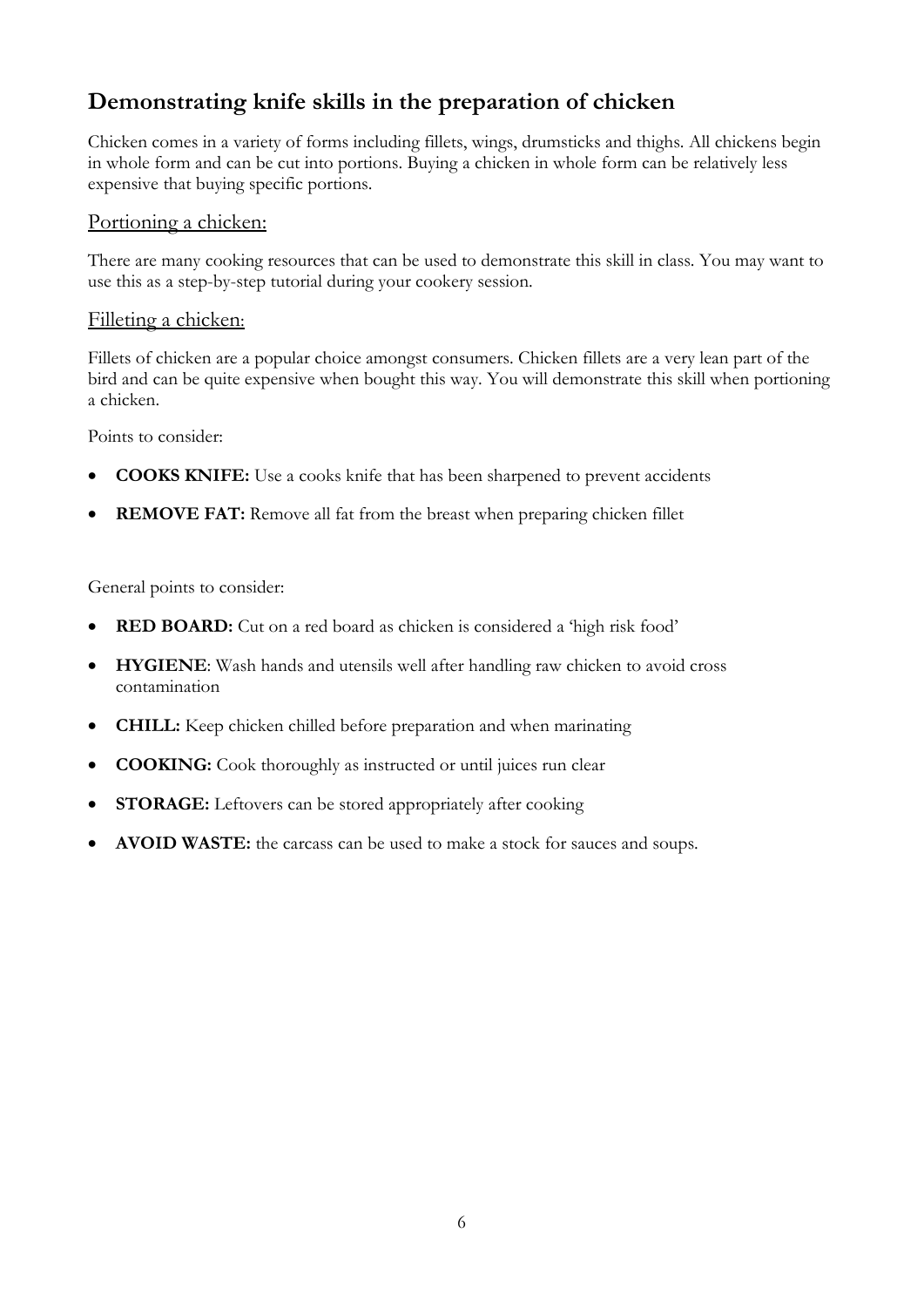# **Demonstrating knife skills in the preparation of meat**



Meat requires some preparation before it can be cooked. The animal, from which the meat is derived, will go through the slaughter process before the carcass is ready for preparation. There are a range of cuts of meat that are removed with care, precision and excellent knife skills by a trained butcher.

Use the following link to download the poster 'Know your beef meat cuts' and 'Know your lamb cuts'

[http://meatandeducation.redmeatinfo.com/sites/default/files/Know%20your%20beef%20meat%20c](http://meatandeducation.redmeatinfo.com/sites/default/files/Know%20your%20beef%20meat%20cuts%20poster.pdf) [uts%20poster.pdf](http://meatandeducation.redmeatinfo.com/sites/default/files/Know%20your%20beef%20meat%20cuts%20poster.pdf)



[http://meatandeducation.redmeatinfo.com/sites/default/files/Know%20your%20lamb%20meat%20c](http://meatandeducation.redmeatinfo.com/sites/default/files/Know%20your%20lamb%20meat%20cuts.pdf) [uts.pdf](http://meatandeducation.redmeatinfo.com/sites/default/files/Know%20your%20lamb%20meat%20cuts.pdf)

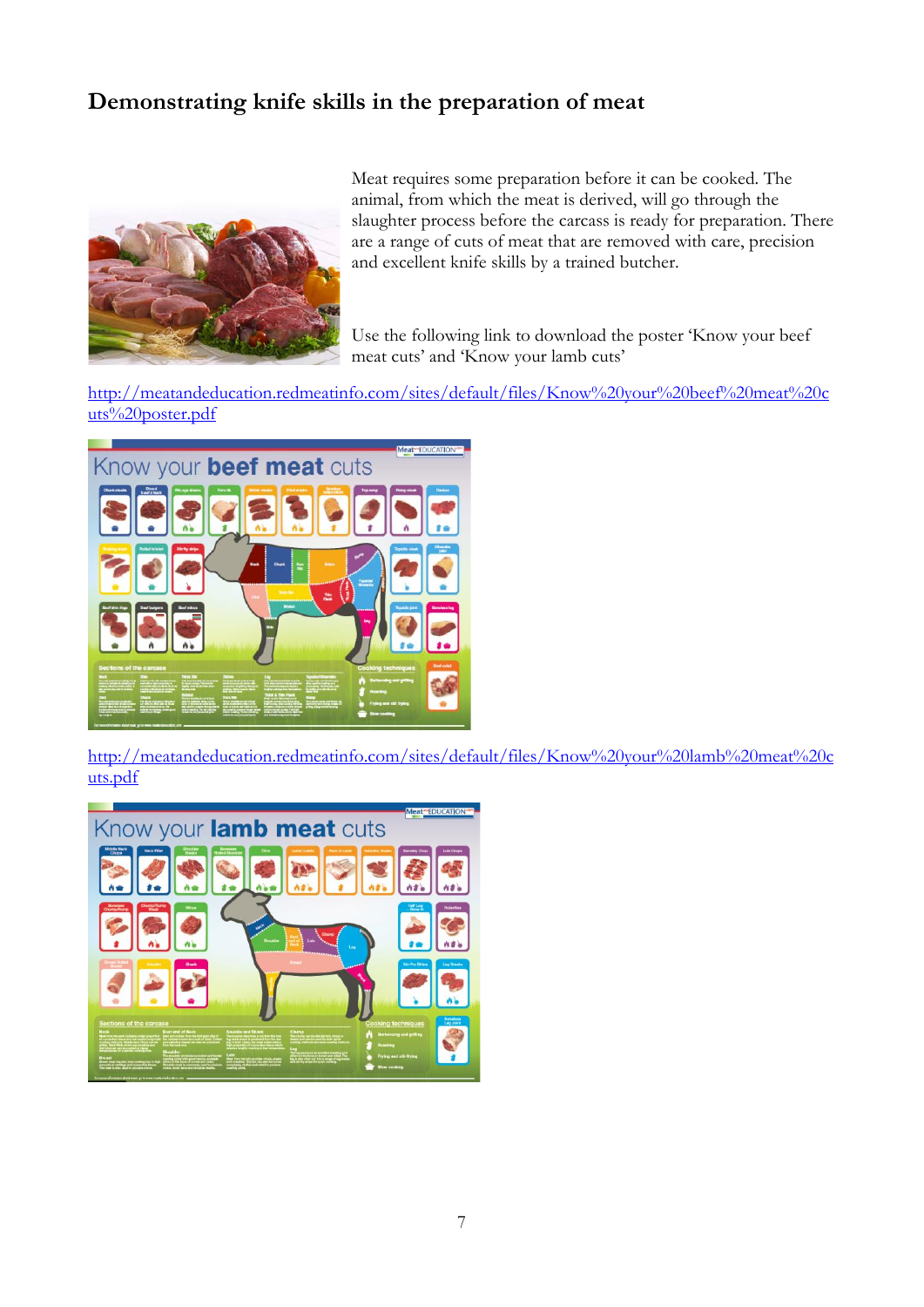# **Demonstrating knife skills in the preparation of fish and alternatives**



When developing this skill you will need to consider how to prepare flat fish (e.g. plaice) and round fish (e.g. salmon).

General points to consider when demonstrating this skill:

- **USE SCISSORS:** to trim any fins on the head of the fish, either side and back
- **FILLETING KNIFE:** removing the head then fillets from the bone. A round fish will have two fillets. A flat fish will have four fillets
- **REMOVE SKIN:** using the filleting knife and trim fillets.
- **SMELL**: always smell fish to test the freshness. There should be a fresh 'sea' smell not 'fishy' or 'sour'
- **SHINY:** scales and flesh should be shiny, eyes should appear 'bulging' and clear and; gills should be red and free from slime
- **MOIST AND FIRM:** the flesh of the fish should spring back after being touched
- **AVOID CROSS CONTAMINATION:** use a blue board and wash hands/ utensils in hot soapy water after preparation. Store appropriately until cooking/ eating.



## **Alternatives**

As an alternative for meat and fish, consumers may choose to cook with high protein, non-meat alternatives such as Tofu. This is suitable for all groups of people but may be preferred by vegetarians or those with strong cultural beliefs.

Tradition and culture may also see a range of alternative dairy products such as Paneer (unsalted cheese) and Halloumi (goat's cheese).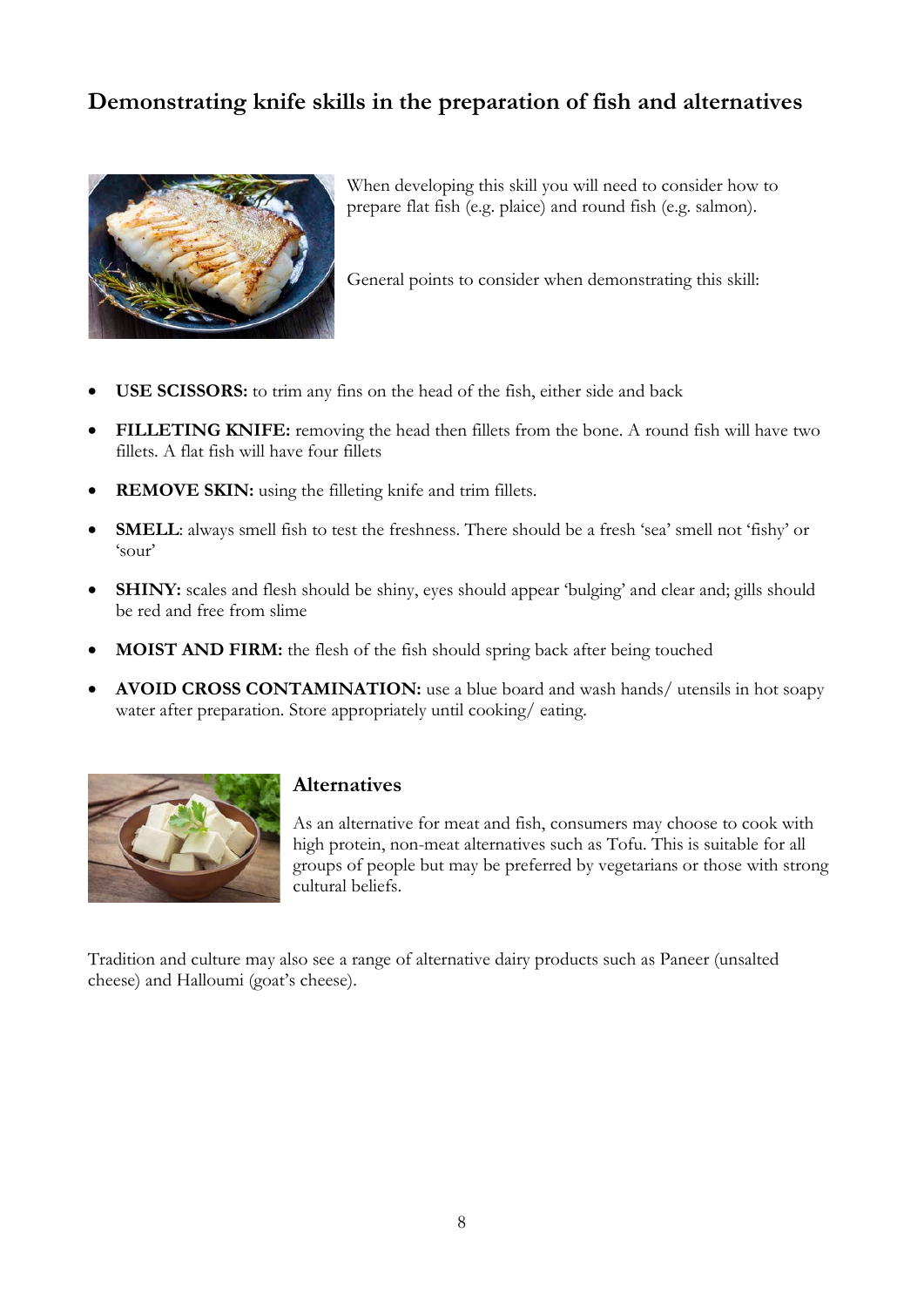#### **Skill 3: Techniques for preparing fruit and vegetables**

## **Equipment used in preparation of fruits and vegetables**

- **VEGETABLE PEELER:** to reduce waste when peeling potatoes or apples
- **VEGETABLE KNIFE:** or paring knife to cut, shred and slice
- **SCOOP:** for portion control (potatoes) or for presentation (melon)
- **CRUSHER:** for garlic when adding flavour
- **GRATER:** for the zest of fruit when adding flavour and retaining moisture (lemon in Madeira cake). For presentation for a salad (cabbage and carrot in coleslaw)
- **POTATO MASHER:** for a smooth consistency (potatoes or carrot and parsnip)
- **BLENDER:** for a smooth consistency in a soup, sauce or smoothie free from lumps
- **JUICER:** to reduce waste and prevent pips when using the juice from citrus fruits (oranges and lemons)
- **PIPING BAG:** for presentation purposes (duchess potatoes or to top a pie)
- **CORER:** used to remove the centre whilst reducing waste (apples and pineapples.)
- **SPIRALISER:** a technique used to prepare vegetables in a creative and healthy way. Vegetables are prepared to resemble noodles or spaghetti (courgette and sweet potato)

#### **Preparing fruit and vegetables**

Points to consider:

- **WASH:** this is vital to remove soil or dirt. Bacteria from soil has been linked to E-Coli food poisoning
- **PEELING:** removing the skin may not be essential. Keeping the skin on will reduce vitamin and mineral loss. The skin can contribute to fibre intake which is useful for the digestive system
- **DON'T SOAK:** water soluble vitamins B and C are lost when vegetables are left to soak in water
- **PREVENT OXIDATION:** prepare fruits and vegetables just before eating. Oxidation will cause vitamin and mineral loss
- **AVOID ENZYMIC BROWNING:** discolouration of fruits and vegetables happens when they are prepared in advanced. Apples, bananas, potatoes and parsnips will turn brown when prepared in advance; a process known as enzymic browning
- LEMON JUICE: if you must prepare in advance, lemon juice can be used to slow down enzymic browning



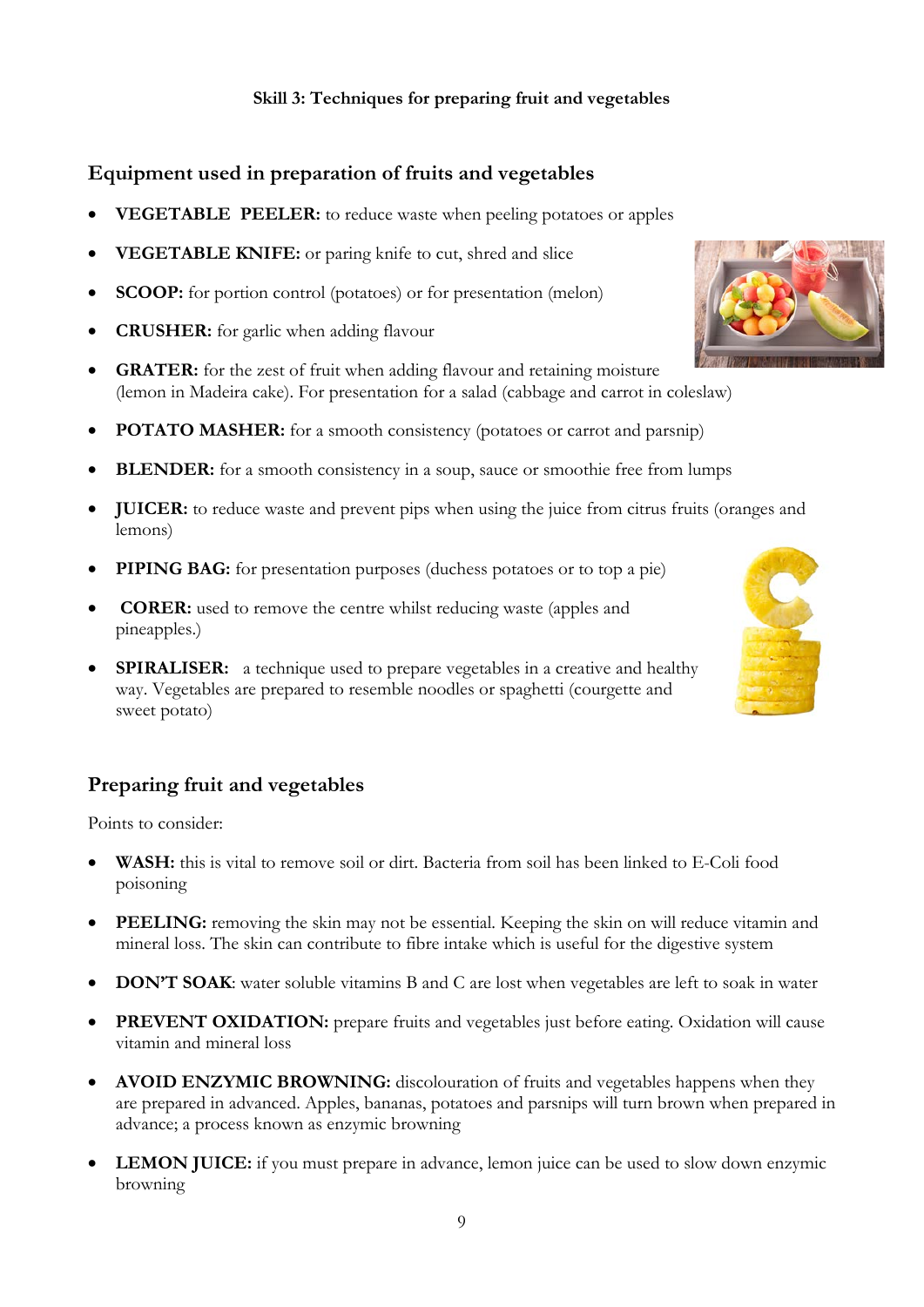• **BLANCHING:** a technique used to prevent vitamin loss and discolouration. Fruits and vegetables are put in boiling water briefly followed by submersion into iced water. This prevents enzymes being activated.

## **Knife skills and techniques used when preparing fruit and vegetables**

A range of knife skills and techniques are used to prepare fruit and vegetables. Skills in this area will ensure safe handling, improve the presentation of fruits and vegetables; and ensure accurate cooking time.

The following link can be used to demonstrate some of the skills below [http://www.foodafactoflife.org.uk/VideoActivity.aspx?contentId=73&sectionId=62&siteId=14](http://www.foodafactoflife.org.uk/VideoActivity.aspx?contentId=73§ionId=62&siteId=14)

| Skill/Technique    | Demonstration                                                                                                                       | Description                                                                                  | Food example        |
|--------------------|-------------------------------------------------------------------------------------------------------------------------------------|----------------------------------------------------------------------------------------------|---------------------|
| <b>Bridge hold</b> | Place hand into bridge<br>position<br>Cut between finger<br>and thumb safely                                                        | Cutting fruit and<br>vegetables into pieces                                                  | Onion<br>Apple      |
| Claw Grip          | Place hand in claw<br>position and slice<br>Fingers are placed<br>back from the knife<br>and used as a guide                        | Slicing fruit and<br>vegetables into slices<br>or dices                                      | Cabbage<br>Lettuce  |
| Shredding          | Use the claw grip to<br>create long thin strips                                                                                     | Slicing into strips                                                                          | Peppers<br>Cabbage  |
| Julienne           | Remove root and tail<br>then peel. Cut<br>precisely into 2 cm<br>lengths then into<br>slices that are close to<br>identical in size | Cutting vegetables<br>into long thin strips<br>that resemble<br>matchsticks                  | Carrots<br>Parsnips |
| <b>Brunoise</b>    | From julienne, cut<br>horizontally                                                                                                  | Cutting vegetables<br>into very small dice                                                   | Carrots<br>Onions   |
| Jardinière/Batons  | Remove the root and<br>tail then peel. Cut into<br>lengths of 1.5cm then<br>slice into 3mm<br>lengths                               | Cutting vegetables<br>into precise slices that<br>are thicker than<br>julienne<br>(3mmx18mm) | Carrots<br>Parsnips |
| Macedoine          | From batons, cut into<br>even sized cubes                                                                                           | Cutting vegetables<br>into large dice/ cubes                                                 | Potatoes<br>Leeks   |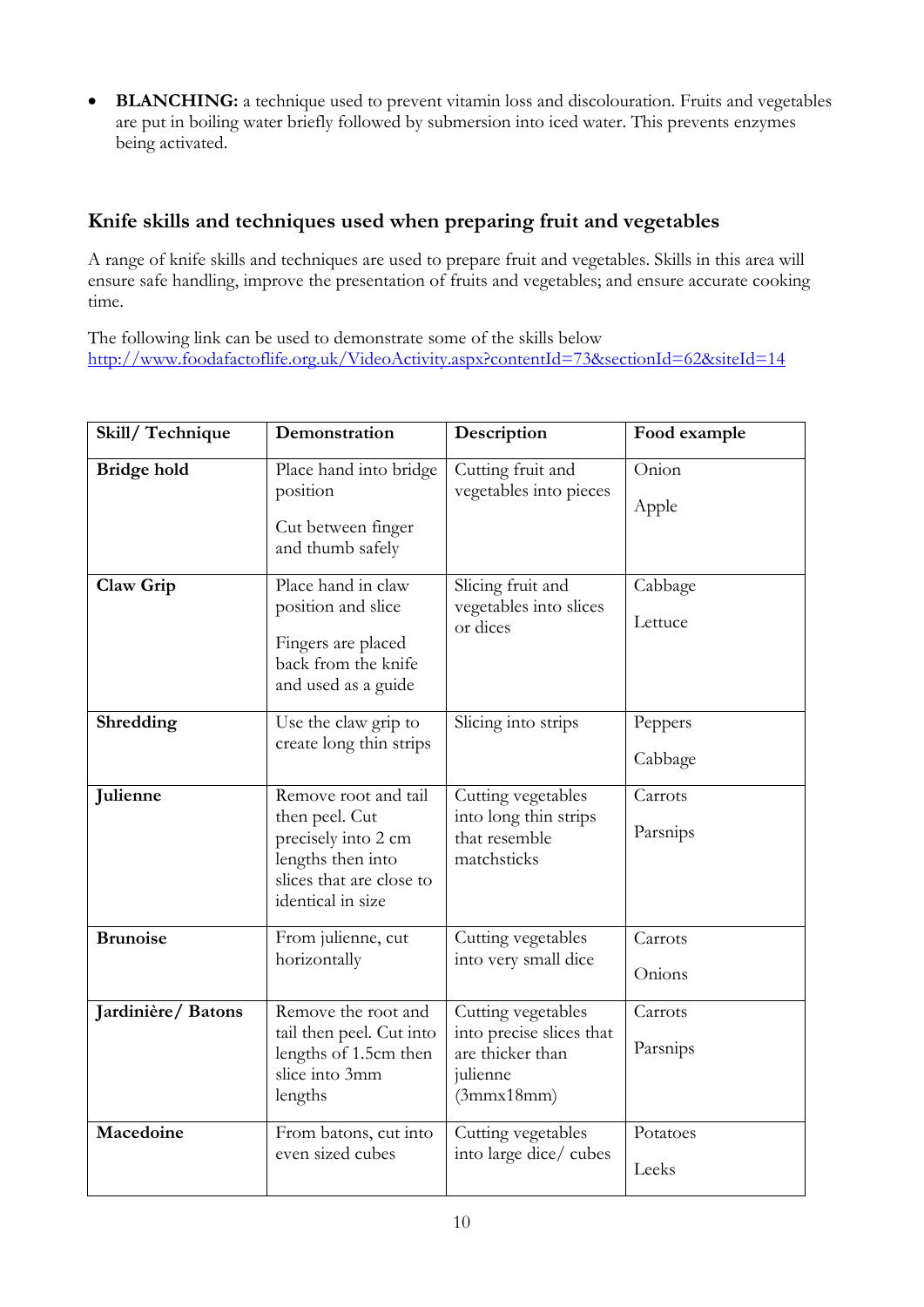| Fan             | Make several slices<br>vertically just past the<br>top of the fruit or<br>vegetable. Arrange in<br>a fan shape                                                                  | A technique used in<br>improving<br>presentation. Slices<br>are made whilst<br>keeping the fruit or<br>vegetable intact. Final<br>outcome is a 'fan<br>effect' | Strawberries                            |
|-----------------|---------------------------------------------------------------------------------------------------------------------------------------------------------------------------------|----------------------------------------------------------------------------------------------------------------------------------------------------------------|-----------------------------------------|
| Twist           | Slice the fruit or<br>vegetable then cut<br>past the middle                                                                                                                     |                                                                                                                                                                | Oranges<br>Cucumber                     |
| Ribbon          | Peel long lengths of<br>fruit or vegetable<br>before arranging                                                                                                                  | Thin peelings that are<br>arranged in creative<br>ways to improve<br>presentation                                                                              | Carrots<br>Cucumber<br>Courgettes       |
| Waterlily       | Cut vegetable in half<br>then create 'v' shaped<br>cuts from the edge to<br>the centre of the fruit<br>or vegetable                                                             | An effect that is used<br>to create excellent<br>presentation.                                                                                                 | Melon<br>Tomatoes                       |
| <b>Segments</b> | Slice the top and<br>bottom from the fruit.<br>Cut into wedges.<br>With citrus fruits, cut<br>the fruit away from its<br>inner skin as close as<br>possible to prevent<br>waste | A technique used to<br>create excellent<br>presentation whilst<br>improving sensory<br>appeal                                                                  | Apples<br>Tomatoes<br>Oranges<br>Lemons |
| De-seed         | Cut the fruit or<br>vegetable in half then<br>scrape unwanted<br>seeds from the centre                                                                                          | A technique used to<br>improve the taste and<br>texture or fruit and<br>vegetables                                                                             | Tomatoes<br>Peppers                     |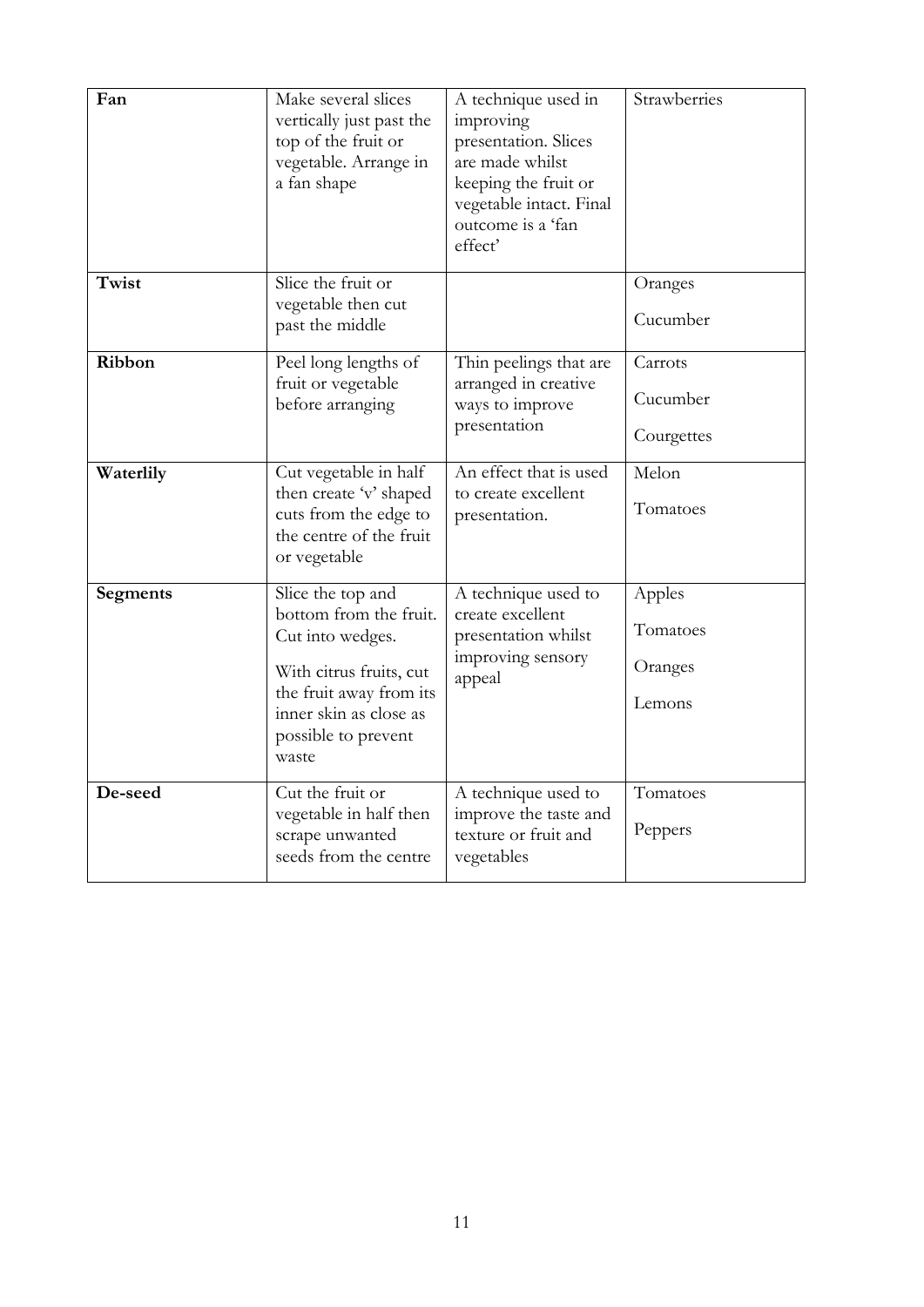# **Skill 4: Soup and sauce making**



**Soup making**

There are many types of soup:

1. Broths (Clear soup)

Broths are traditionally characterised as chunky soups made with meat and vegetables. A clear broth is made using the stock from meat or meat joints. The remaining ingredients are simmered. Examples of broths include; Minestrone and Vegetable broth.

#### 2. Puree Soups

Puree soups are soups that are blended to a smooth texture. The ingredients are simmered until soft and then a food processor or hand blender is used to puree and remove lumps.

Examples of pureed soups include; Carrot and coriander, Gazpacho and Curried Parsnip.

#### 3. Chowder

Chowders are thick soups or stews which are usually based. They are known to contain potatoes, a range of fish and some vegetables. Examples of chowder soups include; Corn Chowder, Spiced Haddock Chowder.

Examples of chowders include: Parsnip and smoked cod and traditional seafood chowder.

Points to consider when making soup

**1. DO NOT OVERCOOK THE INGREDIENTS:** always sauté the vegetables to help enhance the flavour. Add water when you feel the vegetables have softened nicely

**2. PREPARE VEGETABLES CORRECTLY:** dice vegetables to similar sizes to ensure less cooking time. If vegetables are cut into varied sizes, the cooking time is altered

**3. SIMMER NOT BOIL:** Do not boil soup as water will evaporate and the consistency will be incorrect

**4. WATER OR STOCK:** The correct amount of water is important for consistency. A thick soup is not desirable. If you do not have stock made, stock cubes can be dissolved into water or your soup can be seasoned with herbs or spices

**5. GARNISH:** Important for presentation and to add texture. Blended soups can be garnished with cream for presentation or crotons to add a crunchy texture.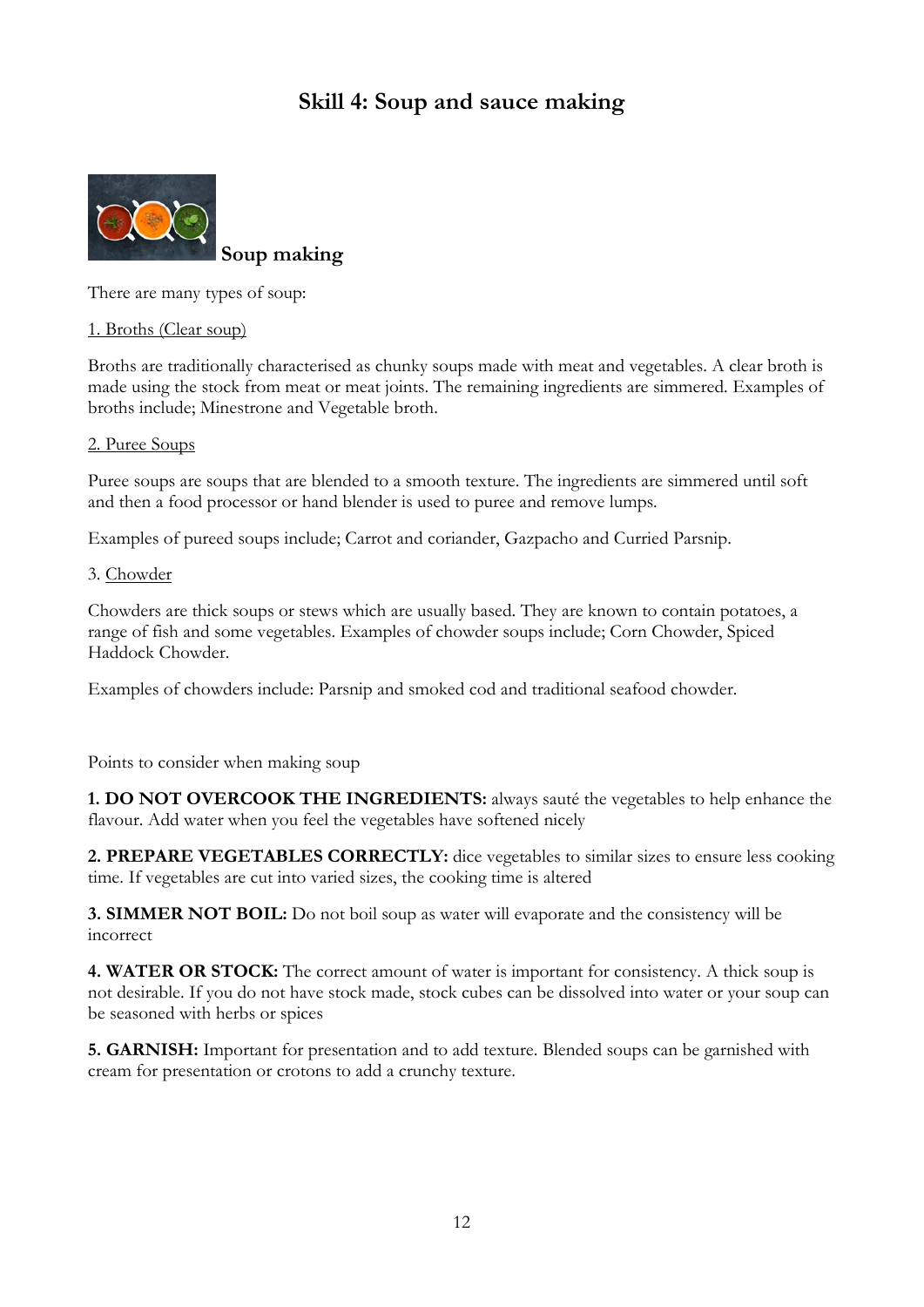## **Sauce making**

Sauces are generally liquid based and a flavoursome addition to many dishes. They often form the basis of many popular dishes such as Spaghetti Carbonara, Pasta Bolognese, Chicken Chasseur, Beef stroganoff and Caesar Salad.

There are a wide variety of uses for sauces. A lot of sauces are made using the same technique. The end product is determined by the ingredients used and their proportion.



#### **1. Starch based sauce**

The addition of starchy ingredients will thicken liquids to make sauces. Liquid begins to merge with the starch when heated to 60degrees Celsius. This causes them to swell up. Gelatinisation occurs when the starch granules burst and form a gel. This causes the sauce to thicken. At 100 degrees Celsius the process is complete. During the cooling stage, the sauce will thicken and its viscosity is known.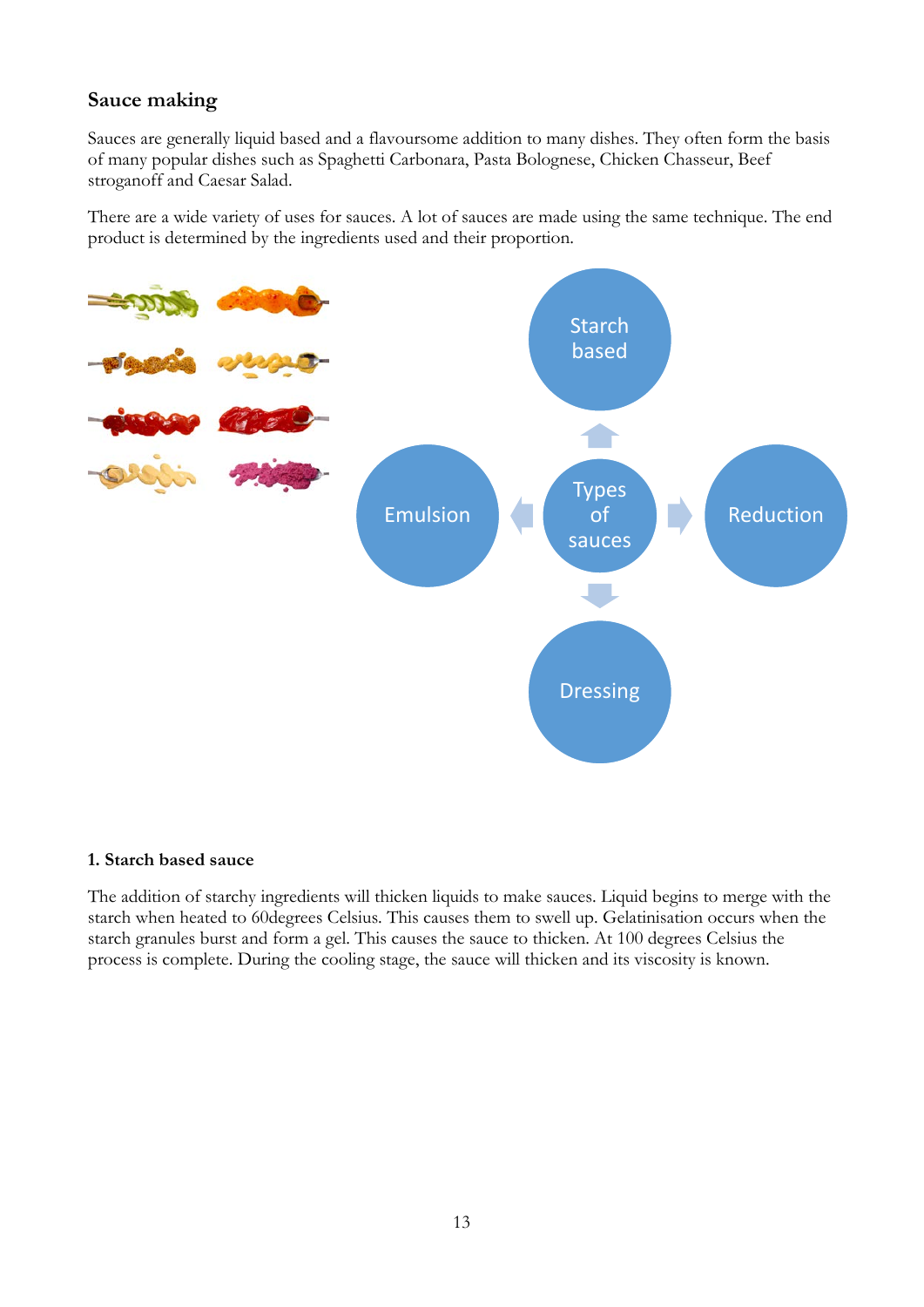#### **1.1 Flour**

Flour contains starch and is used to create the following **blended** sauces:

#### **1.1.1 Roux Sauce**

This is a traditional method to make white sauce. Milk is commonly used as the liquid that is heated with butter and flour to create the viscosity.

Points to consider:

- **MELT BUTTER CAREFULLY:** firstly melt the butter in low heat.
- **REMOVE FROM HEAT:** add the flour to the melted butter when the saucepan is off the heat. This will ensure the flour can be well coated and will prevent it from burning
- **STIR CONTINOUSLY:** add the flour and fat to a low heat and stir for 2 minutes. This will cook the flour out.
- **ADD MILK:** remove the saucepan again. There will be enough heat in the saucepan to add the milk gradually. Beat the milk in to prevent a lumpy sauce.
- **BRING TO THE BOIL:** place the saucepan on the heat and allow it to boil (so gelatinisation occurs and the starch thickens the sauce).
- **AVOID STANDING:** do not allow the sauce to 'stand' too long as it will cause a thick skin to form on the surface.

#### **1.1.2 All-in-one sauce:**

This sauce is the same as a roux sauce. However it is a quicker method that requires limited skill in sauce making.

Points to consider:

- **ADD ALL INGREDIENTS**: using this method, all the ingredients for the sauce is added to the saucepan at once
- **MEDIUM HEAT:** place on medium heat to let the gelatinisation to occur
- **STIR CONTINUOUSLY:** carefully stir until the sauce begins to heat and thicken. This will prevent lumps
- **SIMMER:** allow cooking for about 5 minutes so the flour is cooked.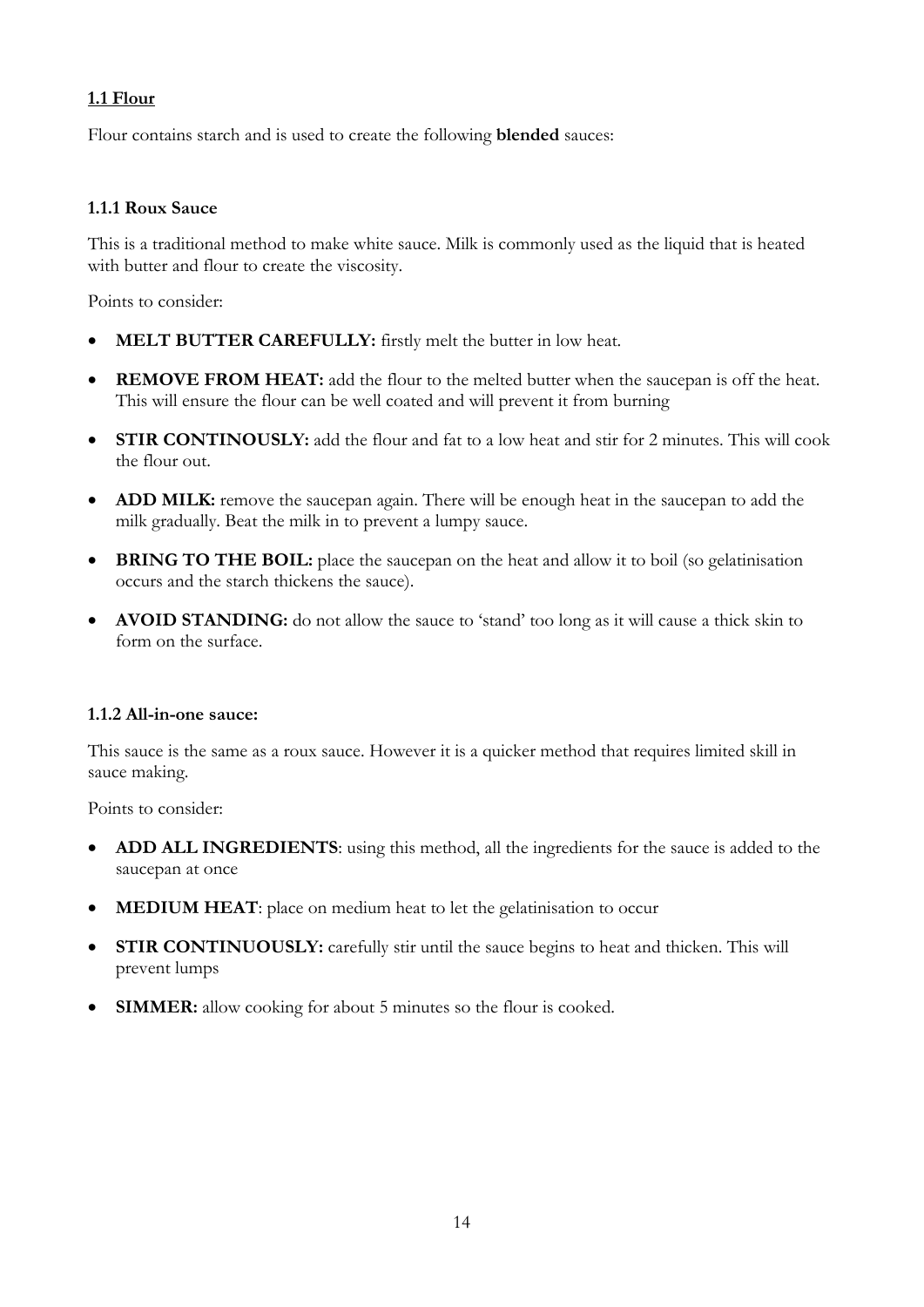#### **1.1.3 Infused sauces:**

Again, this sauce uses the same ingredients as a roux sauce. The technique differs to allow distinctive flavours to dominate a dish.

#### **1.2 Corn flour/ arrowroot**

These types of starches are generally used to make blended sauces. **Blended sauces** require continuous attention in the cooking process. They rely on some form of preparation before cooking; heat to thicken them and attention-to-detail to ensure no lumps form.

Points to consider:

- **PREPARE PASTE:** mix the corn flour or arrowroot with a small amount of milk to form a paste
- **BOIL LIQUID:** bring the liquid to boiling point before pouring the paste
- **GRADUAL:** gradually add the paste to the boiled liquid
- **STIR CONTINUOSLY:** like with all starch based sauces, stir all the while to avoid lumps forming.

#### **Viscosity**

This is used to describe the thickness of a starch based sauce. The thickness or viscosity, will determine the outcome of a dish.

Points to consider:

**1. POURING SAUCE:** a pouring sauce is the thinnest starch based sauce. A small amount of flour is used. The desired end result should be thin enough to pour easily and will coat the back of the spoon in a thin layer e.g. Crème Anglaise

**2. COATING SAUCE:** this type of sauce is a little thicker than a pouring sauce. Slightly more flour is used to create a more substantial viscosity. The sauce will coat the back of the spoon. Often other ingredients are added to make pasta dishes or fillings for pies

**3. BINDING SAUCE**: this is the thickest of each of the starch based sauces. The sauce is thickened with flour and extra ingredients added to create a dish such as fishcakes.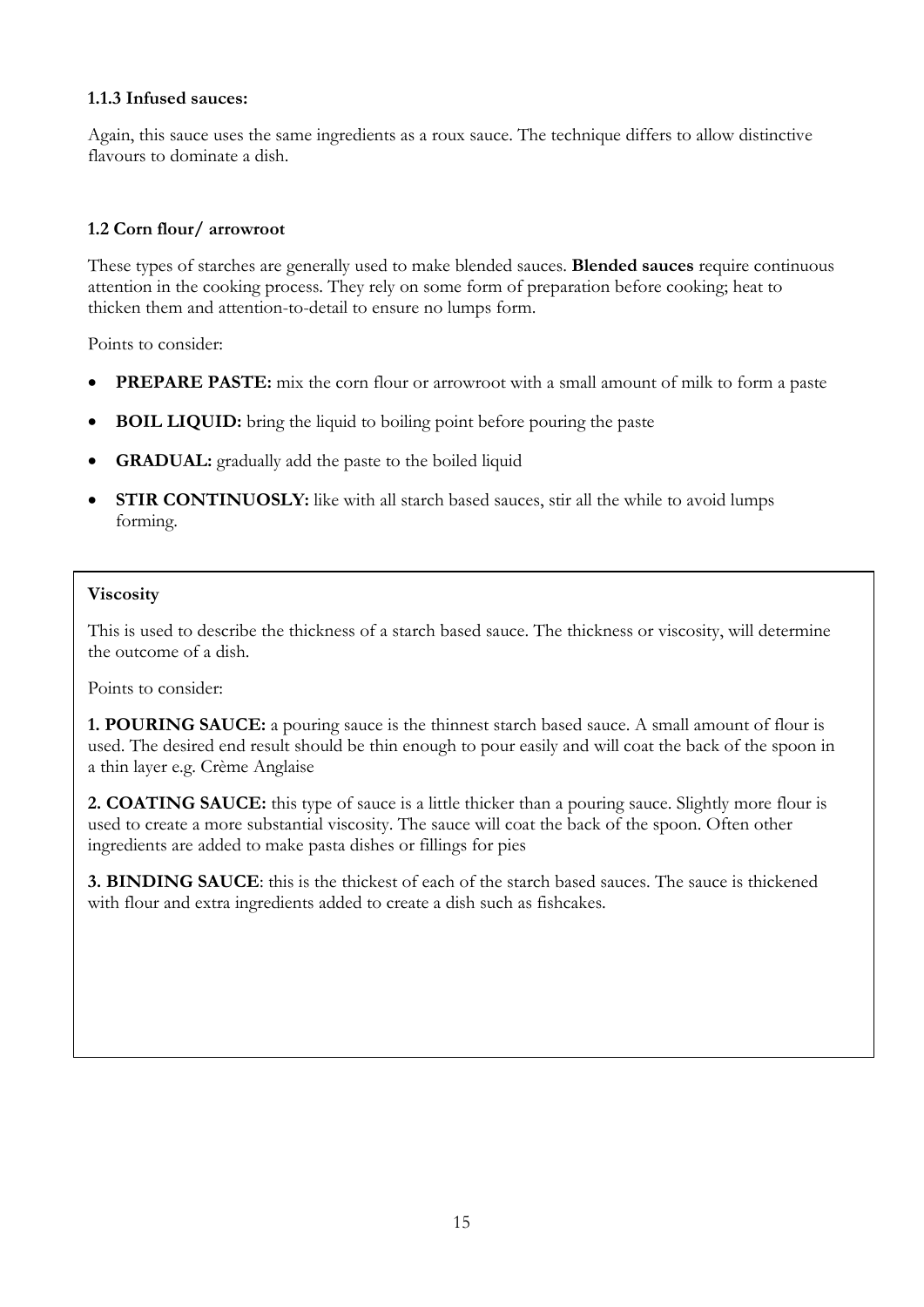#### **2. Reduction sauce**

Making a reduction sauce can take up to an hour to make. However, this type of sauce is often full of flavour and economical to make.

Points to consider:

- **SIMMER:** allow liquid to simmer slowly until a concentrated gravy is formed
- **DEGLAZE:** use the juices left behind after frying and add liquid in the form of cream, wine or stock to form a reduction sauce when liquid has evaporated
- **SPICE:** spices can be added to liquids such as coconut milk and simmered to create Indian cuisine.

#### **3. Emulsion sauce**

This type of sauce is formed when liquid and oil or fat are mixed together with the addition of an emulsifier. Without an emulsifying ingredient, the liquid and oil or fat would split.

Points to consider:

- **EGG YOLK:** used as an emulsifier when making hollandaise or mayonnaise. The egg yolk makes the emulsion stable and the egg yolk acts as an emulsifying agent to prevent the sauce from separating
- **MUSTARD:** can be used as an emulsifier when making dressings for salads. These types of sauces must be shaken before use as the emulsion is unstable and some separating may occur after it has been made.

#### **4. Dressing**

This is a sauce made simply with vinegar or oil. It is typically made to improve the flavour of salad. Herbs and garlic can be used to help infuse flavours and improve the **taste.**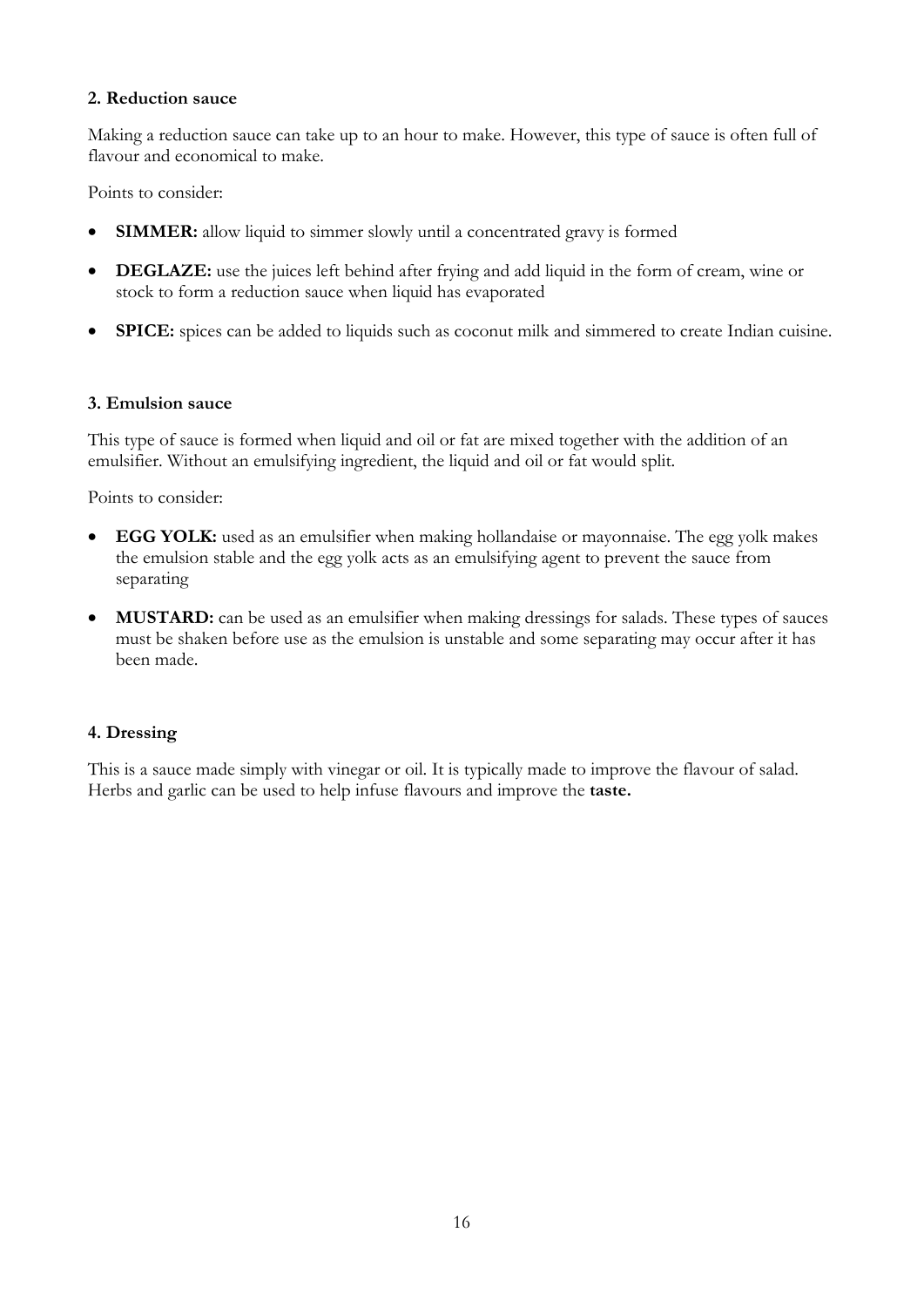# **Skill 5: Combining and shaping mixtures**

# **Combining, mixing or binding**

This skill is used when making most dishes. Some form of combining or mixing will be required in most recipes.

Points to consider:

- **MORE THAN ONE:** mixing a range of ingredients to form one final product is essential when making bread, baking cakes, making sauces and preparing burgers
- **READ RECIPE:** when combining ingredients, it is important to read the recipe and take note of any instructions that will determine the outcome of the product. For example, adding the sugar to the egg whites when making a meringue should be done gradually.

# **Shaping and coating**

Shaping an end product will create visual appeal. The way in which this is done is important when making fish cakes, burgers, sausage rolls and roulades.

Points to consider:

- **COMBINING:** before shaping, the mixture must be combined effectively. If the mixture is too wet, the shape will be lost. If the mixture is too dry, it will crumble rather than form a desired shape e.g. fishcakes require egg to help combine and are often coated with breadcrumbs
- **DUST:** when shaping, lightly dust the work surface with flour to avoid the mixture sticking.
- **AVOID OVER HANDLING:** too much handling will cause the mixture to become wet and sticky. Handle as little as possible and aim to work fast
- **DO NOT OVER GLAZE:** when preparing pastry products such as scones or croissants, glaze is very important. If there is no glaze, the product may burn and will not have a shiny appearance. If over glazed, the product will become soggy and cooking time may be altered.



A technique used

-to improve the presentation of baked products, pies, meat and other products. It creates a shiny coating

- in improving the texture of such products by adding a crispy coating.

Glazing can prevent the product from burning during the cooking process.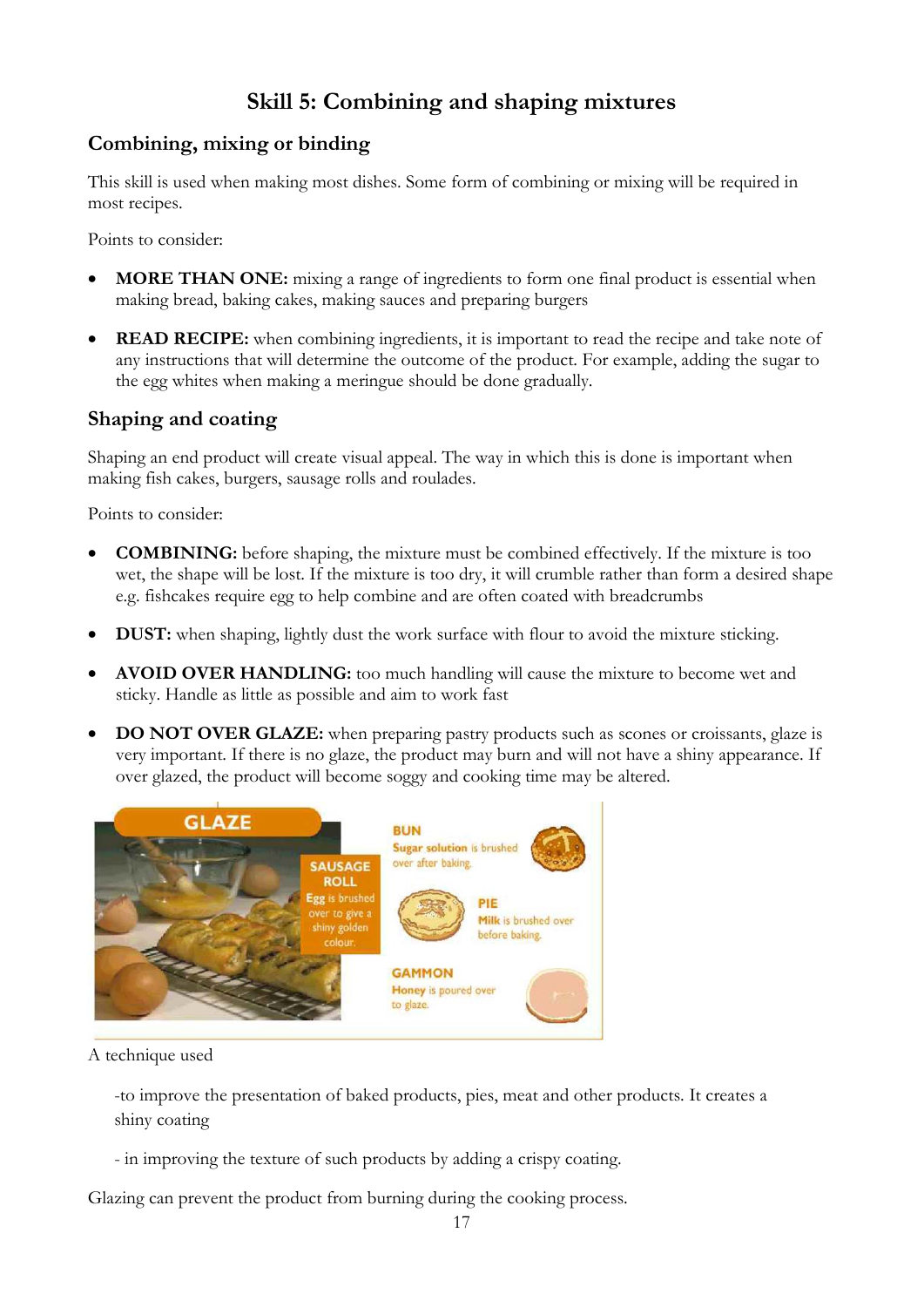# **Skill 6: Dough making and shaping**

A dough is mixture of flour, liquid and fat in different quantities. Although this may not seem difficult, making a dough for pastry, bread, bread products and pasta is quite complex and requires a high level of skill.

#### **6.1 Pastry making**

The dough required for making pastry depends on the product being made. There are different types of pastry suited to various dishes; shortcrust pastry, choux pastry and puff pastry.

#### **Shortcrust pastry**

This type of pastry is commonly used to make the base for quiche, the case for pie or sweet shortbread. It is known as shortcrust due to the crumbly or 'short' texture it has when cooked.

Points to consider:

- **ACCURATELY WEIGH:** set the scale to zero and weigh accurately to prevent the dough from being too wet or too dry
- **PLAIN FLOUR:** this type of flour is essential as it will not rise.
- **RUBBING-IN METHOD:** cut the butter into cubes before completing this. Ensure the fat coats all of the flour as this prevents gluten from forming into strands that will make the pastry elastic rather than crumbly.
- **LIQUID:** whether it is milk, water or egg (used to enrich) any liquid should be added one spoonful at a time. Combine this well before forming a dough.
- **COLD HANDS:** wash hands under cold water and form a ball of dough whilst kneading lightly
- **RELAX:** allow the pastry to rest before rolling out. The reduces the risk of shrinkage when shaping the pastry in a flan dish
- **LIGHTLY FLOUR:** only lightly flour the table to prevent sticking.
- **ROLL LARGER:** always roll the pastry larger than the dish you are going to shape.
- **GREASE:** grease the dish lightly to avoid sticking and press the pastry firmly into the dish before pricking with a fork and cutting the edges
- **EVEN ROLLING:** roll evenly to ensure even cooking time
- **BLIND BAKE:** when making a pastry case that requires filling (pie), blind bake the pastry case to prevent it from going soggy. You can do this by covering the pastry with greaseproof paper than weights (dried peas are fine) to stop it from rising. Then bake for 15 minutes to create a crusty texture.
- **HOT OVEN:** ensure the oven has been pre-heated so the pastry can cook well without becoming greasy or soggy.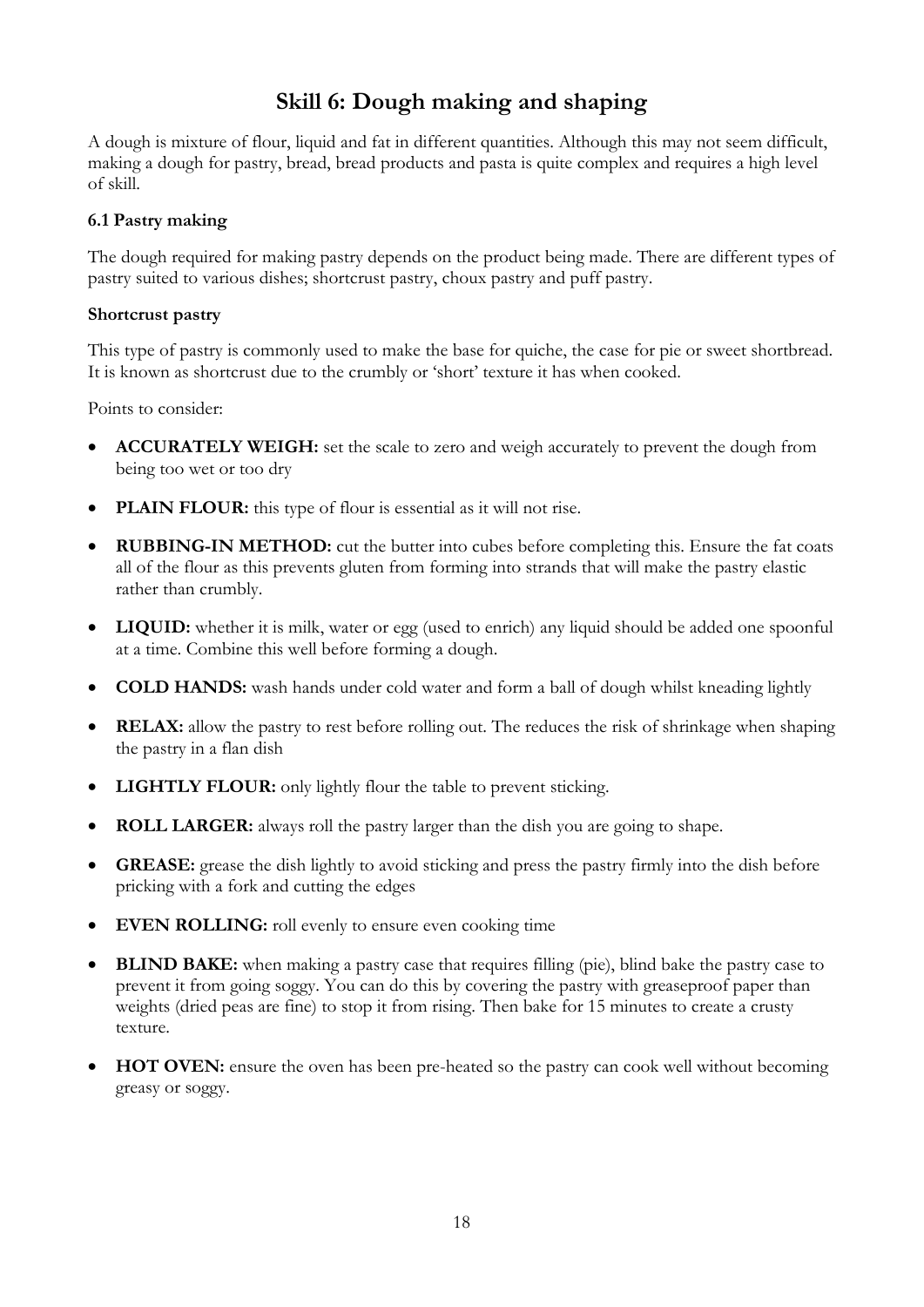# **Choux Pastry**

This type of pastry is quite complex to make. This method is used to make profiteroles and dumplings.

Points to consider:



- **WATER:** water is used in this process to make a batter. Butter and water should be boiled
- **BATTER:** when making the batter, remove from heat and add flour. This will prevent burning.
- **BEAT:** with a wooden spoon until flour cooks. Keep the temperature low
- **COOL:** before adding the eggs allow to cool. This will help stabilise the mixture and enable it to form peaks
- **PEAKS:** add the egg gradually until peaks are visible. Beat the mixture well
- **PIPE:** this type of pastry will form good shape when piped.
- **PIERCE:** allow to cook for the desired time. In the final cooking stage (when the product is golden and risen), pierce with a fork to allow the steam to escape from the product.

# **Puff pastry**

Puff pastry uses equal amounts of fat and flour. It is a very complex process and requires very high skill. A lot of cooks may choose to buy ready-made varieties due to cost, limited skill and convenience. Although this is the lightest, it is the richest.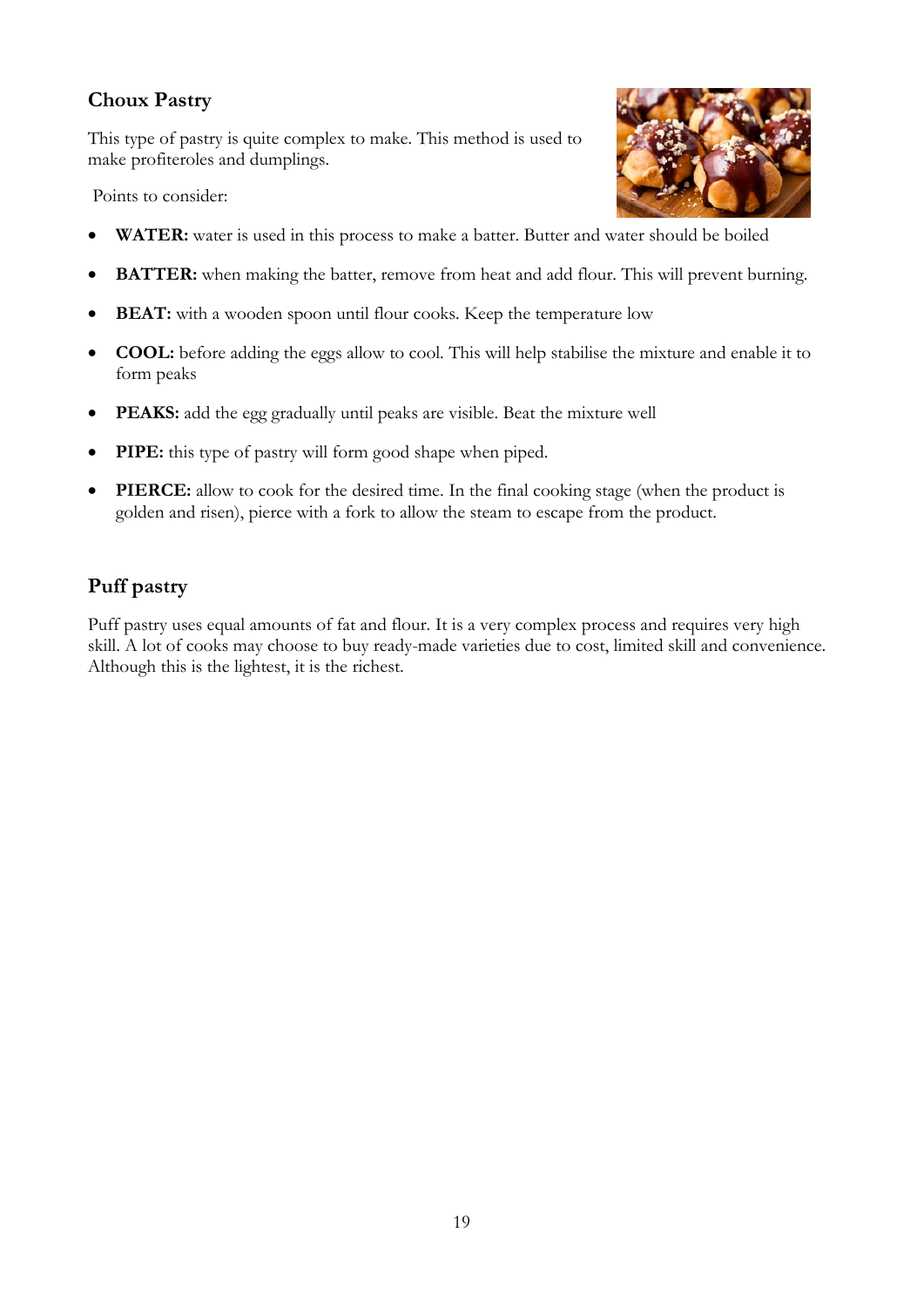# **6.2 Bread making and shaping**

Bread differs from pastry as it requires a high degree of kneading. Unlike pastry, the texture improves with vigorous kneading. Raising agents are also used in this process.

Points to consider:

- **Strong plain flour:** is used due to the large presence of gluten content. This is important to help make the dough elastic and to enable to dough to stretch
- **RUBBING IN METHOD:** to help incorporate air and activate the gluten
- **GRADUALLY ADD WATER:** so the dough becomes soft not sticky
- **KNEAD:** until the dough becomes elastic when stretched. This is when gluten is formed. This will trap the air during the cooking process and allows the bread to harden
- **PROVE:** in a warm area to enable the gluten to form and to help the bread rise. Carbon dioxide is formed when proving by the process of fermentation. The yeast grows when it feeds on the sugar. Carbon dioxide is produced and air pockets may be visible after this stage is complete
- **KNOCK BACK:** knead the bread again to remove carbon dioxide or air pockets. This improves the texture
- **SHAPE:** roll into desired shape to make bread rolls, pizza base, naan bread or fruit whirls.
- **EVEN SIZE:** ensure you have cut your bread dough into even sizes. This will keep cooking time similar and prevent under/ over cooking parts of the dough.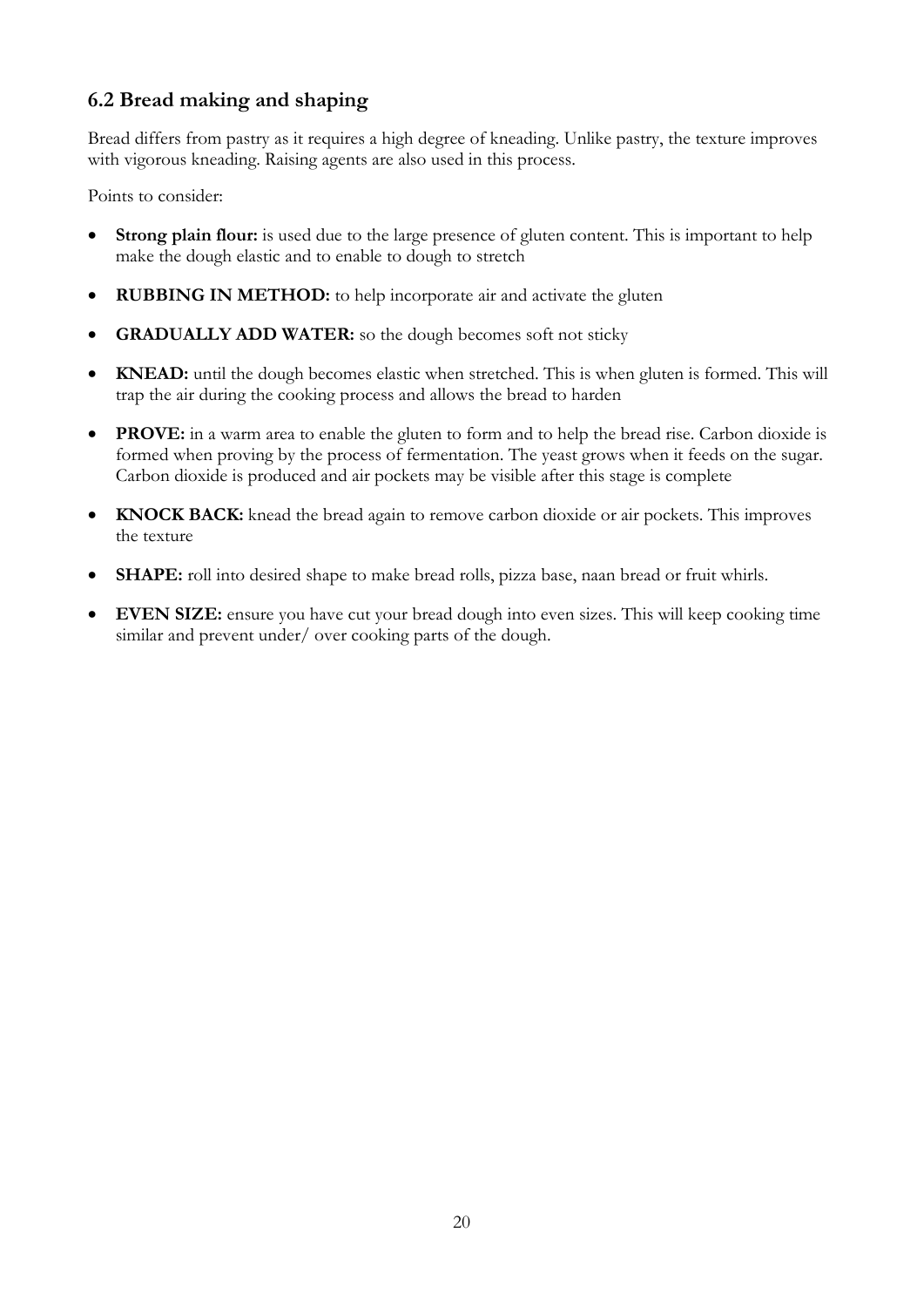# **Skill 7: Using raising agents**

A range of ingredients and methods are used to encourage a product to rise when cooked. Raising agents contribute to the overall texture of a final product.

## **1. EGGS:**

#### **Whole egg**

When whisking eggs, air is trapped to form a foam. It becomes more stable when sugar is added.

Food examples include: Swiss roll, muffins and cookies

Points to consider:

- **BEAT EGGS:** beat eggs until they rise in volume
- **ADD SUGAR:** to stabilise the foam
- **FOLD IN:** fold in the plain flour gently to avoid air being lost.

#### **Egg Whites**



Egg whites are most effective at trapping air.

Food examples include: Making Meringues, folding into mousses an making soufflés involves separating egg

Points to consider:

- **CLEAN, DRY BOWL**: water will prevent air being trapped and result in an eggy base
- **SEPARATE:** egg whites must be successfully separated from the yolk. The presence of a small amount of yolk may be enough to destroy a meringue
- **PEAKS:** Whisk egg whites to form peaks and until they have increased in volume
- **SUGAR:** the general rule of 50g of sugar per egg white applies. Beat this gradually until the figure of 8 can be easily seen on the top of the mixture. The egg whites should be glossy and thick.

# **2. SELF RAISING FLOUR**

Raising agents will already have been added to this type of flour. This type of flour is common when baking as it raises the mixture with minimal effort and time. Carbon dioxide is trapped when the starch and the liquid combines. This enables the product to rise easily.

Food examples include: scones, sponge cakes, fruit flan and pizza dough.

Scones

Points to consider:



21

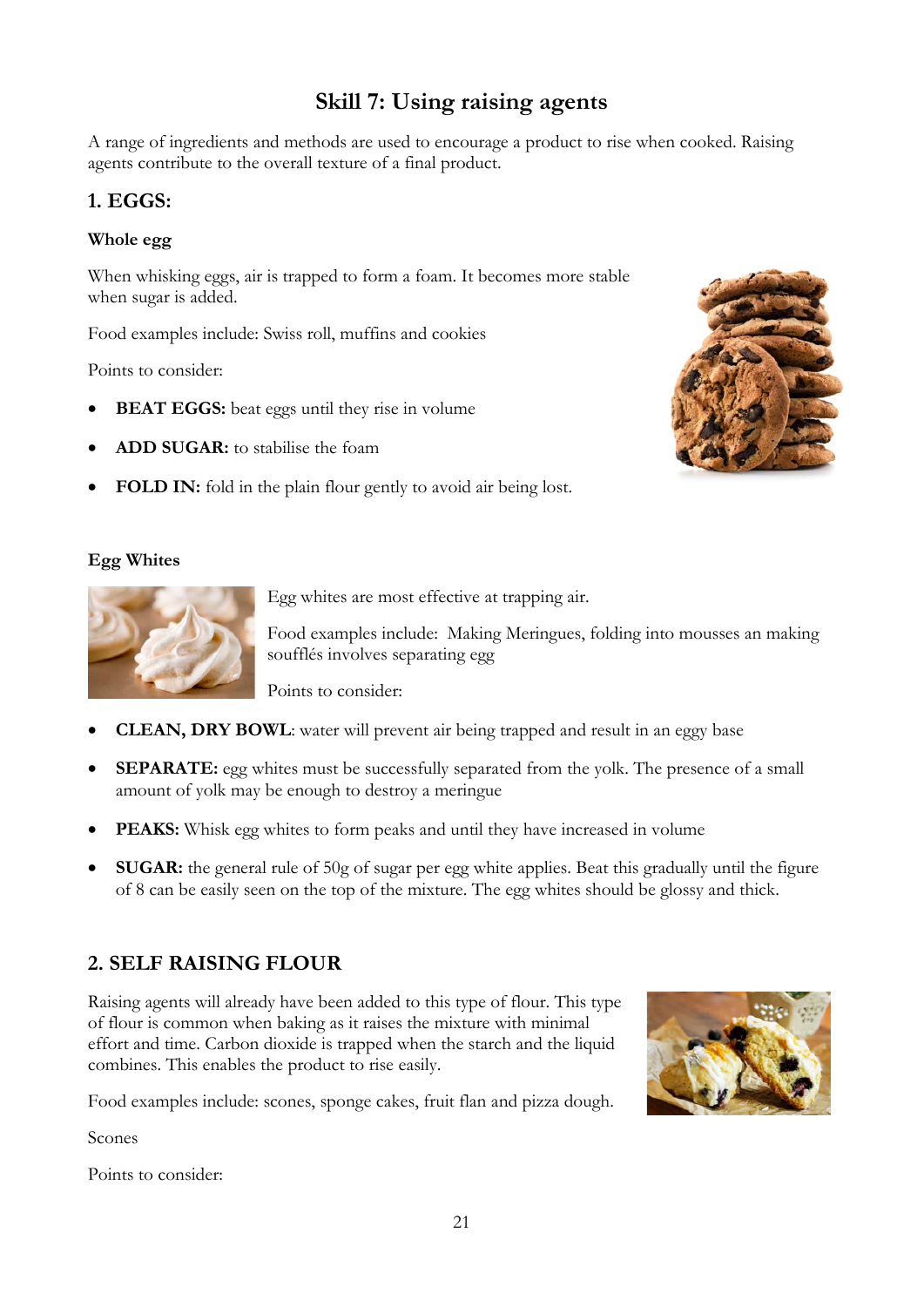- **RUB IN:** rub the fat into the flour to help coat it and add air
- **KNEAD LIGHTLY:** to encourage gluten. Do not over handle as the dough will become sticky and the end product heavy
- **REST:** allow to rest for a small time to allow the carbon dioxide to form and help the product rise
- **SHAPE EVENLY:** to ensure even cooking time.

# **3. BAKING POWDER**

This is a chemical raising agent. It produces carbon dioxide when in contact with liquid. This causes the product to rise.

Points to consider:

- **WORK FAST:** this chemical raising agent must be added quickly and placed into the oven for cooking
- **MIX EVENLY.**

## **4. BICARBONATE OF SODA**

Often, bicarbonate of soda and corn flour is used to make baking powder. This is a chemical raising agent also. This white powder produces carbon dioxide to help a product rise. Yogurt or buttermilk is often used in recipes with bicarbonate of soda to help the gluten stretch, rise and set.

Food examples include: Fruit soda bread and ginger bread.

Points to consider:

- **ACIDIC:** ensure this is combined with ingredients that are high in acid such as yogurt or buttermilk. This helps it rise
- **MEASURE CAREFULLY:** too much of this product can leave a metallic taste and will form a coating on the surface of the product
- **PLAIN FLOUR:** self-rising flour mixed with bicarbonate of soda would create the effect mentioned above.

## **5. YEAST**

During bread making, yeast is used to cause fermentation. The carbon dioxide created during this process acts as a chemical raising agent.

## **6. STEAM**

Some pastry products are made with water. When heated, water causes steam inside a product causing it to rise. This will harden when cooled. This process occurs when making choux pastry for profiteroles or choux buns.